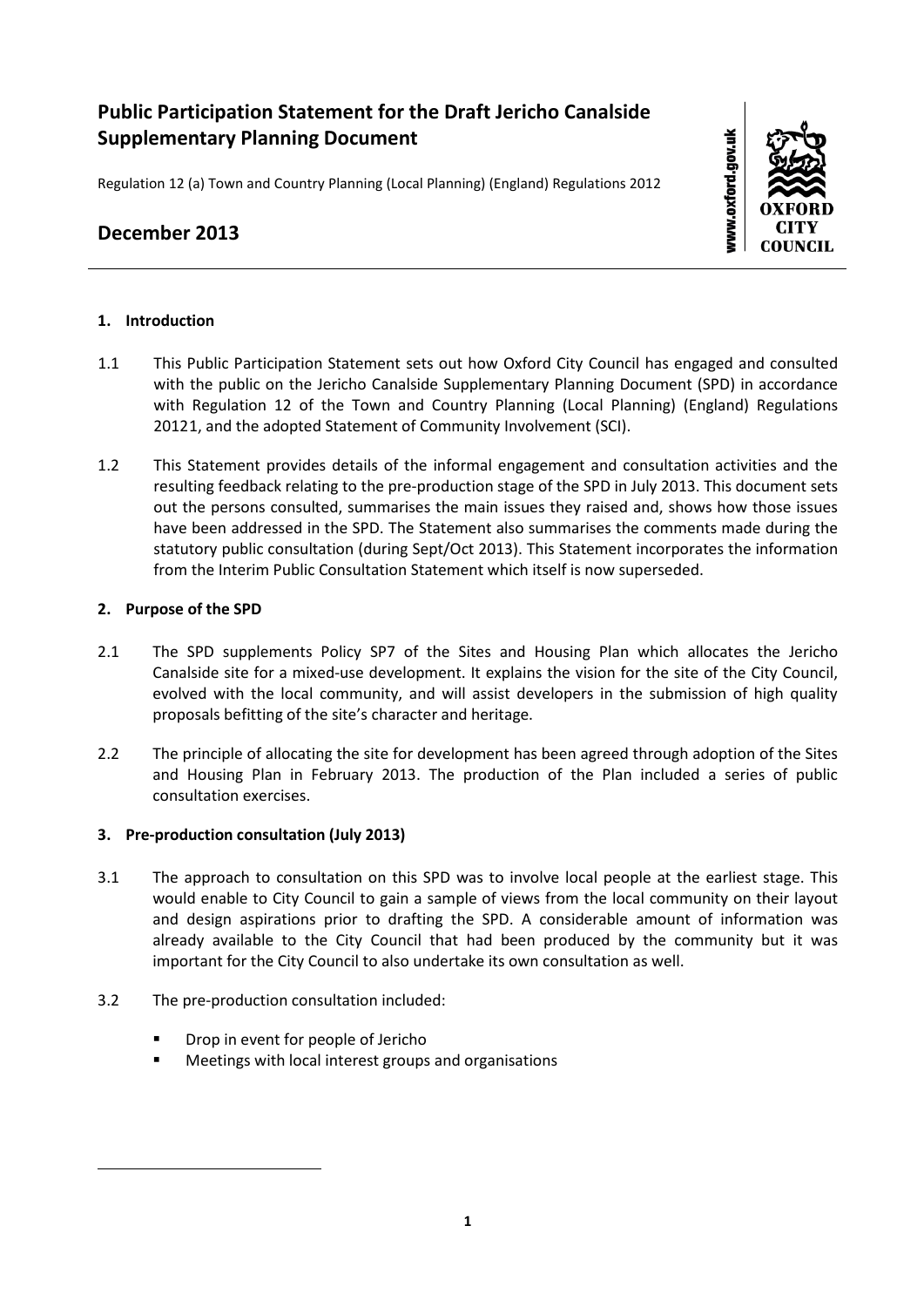#### *Drop in event*

- 3.3 The City Council held a drop in event at the Jericho Community Centre on 10 July 2013 from 3.30pm – 7.30pm. The event was mainly advertised through a flyer produced by the City Council but kindly delivered by the Jericho Community Association to about 1,200 addresses in Jericho, including Rewley Road on the western side of the canal. The event was also advertised on the Jericho Community Association's website. Over 50 people from the local community attended the event. The local press also attended and published an article.
- 3.4 The format of the event was a drop-in session where people were provided with information on exhibition boards which included questions to prompt discussion with officers of the City Council. Comment forms with a map of the site were provided.
- 3.5 Comments received showed a clear consensus in some areas but some showed a divided opinion which is also significant. Below are the main issues raised through the consultation with an explanation as to how these issues have been addressed in the draft SPD:
	- Whilst there were many different opinions on how much of each use would be appropriate, the most popular opinion was that the mix of uses (residential, boatyard, community centre and public square) should be broadly equal. The City Council agreed that this approach would deliver a truly mixed development and should be the starting point for design considerations.
	- In terms of the location of uses, there was clear consensus that the boatyard would be best placed at the north of the site next to College Cruisers and that the public square should be in front of the church. There was some agreement that there should be at least some housing on the southern part of the site. The City Council agreed with this approach.
	- There was divided opinion as to the preferred location of the community centre with suggestions evenly split between the Dawson Place end and the southern end of the site. The Jericho Wharf Trust feel strongly about it being located south of the square. This is one reason for this being its preferred location within the draft SPD.
	- There was generally agreement that the community centre should be larger than the current centre and multi-functional with small and large rooms capable of accommodating a wide range of activities. This opinion was also clear from other non-Council consultations with which the City Council agreed.
	- There was divided opinion as to the preferred location for a new bridge with suggestions split evenly between the southern end of the site and a more central location leading onto the square. Similarly, there was no clear agreement as to the most appropriate type and style of bridge. For this reason, and because of the many factors to consider with regards to the bridge, the City Council remained open minded about the most appropriate location for the bridge.
	- There was overwhelming support for a footpath along the canal frontage. This re-affirmed the City Council's view that some space should be retained along the canal frontage to the south of the site leading from Great Clarendon Street to the new square not only for public access but for canal maintenance and boat access.
	- There was general agreement that 3 storeys is the maximum appropriate height of buildings (in line with Policy SP7) but also that 2 storeys may be more appropriate in some locations depending on any impact upon neighbouring buildings. For this reason the Brief adds some guidance on this matter.
	- There was general agreement that there should be little or no car parking on the site. This reaffirmed the City Council view that this would be a suitable location for low-car or car-free development and guidance has been added on this matter.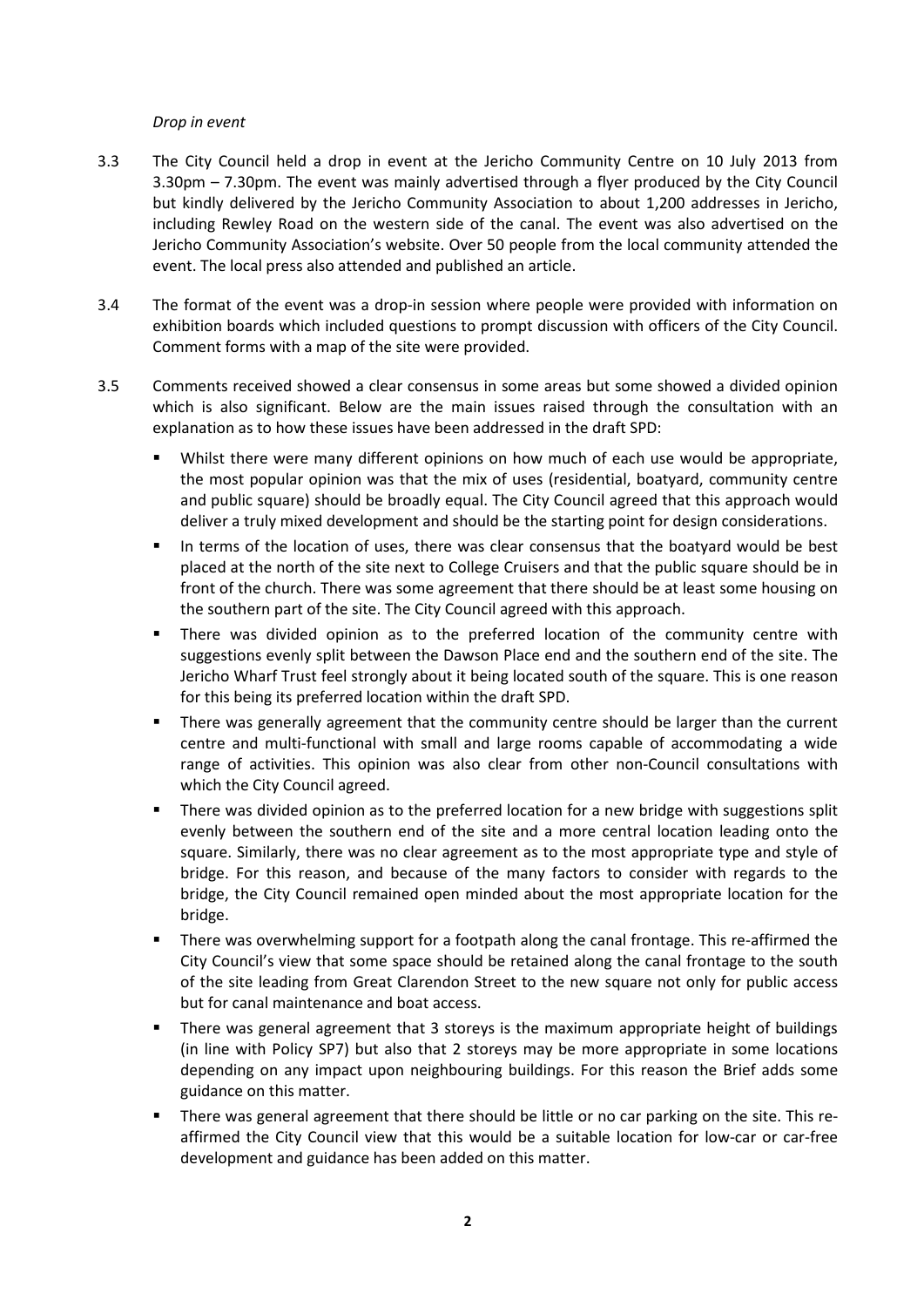# 3.6 Some more specific comments or key words received on the issues:

| <b>Boatyard</b>                       | <b>Community</b><br>centre | <b>Residential</b>                  | <b>Public Square</b>            | Important<br>characteristics     | <b>Other comments</b>                    |
|---------------------------------------|----------------------------|-------------------------------------|---------------------------------|----------------------------------|------------------------------------------|
| Viable                                | Multi-purpose              | Low-rise                            | <b>Trees</b>                    | Harmony with<br>area             | Viable                                   |
| Functional                            | Small and large<br>rooms   | Shoebox<br>cottages                 | Showcase<br>church              | Brick and wood                   | Labyrinth on<br>ground outside<br>church |
| <b>DIY</b>                            | Hall                       | Affordable                          | <b>Terraces</b><br>seating      | Variety                          | Encourage<br>biodiversity                |
| Craning                               | Pre-school                 | In keeping                          | Provide a<br>reason to visit it | Conservation<br>area             | Light pollution<br>concern               |
| Soundproofing                         | <b>External space</b>      | Set back from<br>canal              | Nice paving                     | Scale of area                    | Flooding concern                         |
| <b>Bigger that</b><br>before          | Sustainable                | Live/work units                     | Intimate urban<br>space         | Reclaimed canal<br>and iron work | No retail                                |
| Smaller than<br>before                | Economical                 | For local<br>people                 | Hard and soft<br>landscaping    | Bookbinding<br>vernacular        | Shops and cafe                           |
| Share with<br><b>College Cruisers</b> | Catering                   |                                     |                                 | Not too modern                   | Lots of activity $-$<br>a hub            |
| Visitor moorings                      | Café and wine<br>bar       | Footpath<br>along canal<br>front    | <b>Parking</b>                  | Pedestrian and<br>bike friendly  | Views of church<br>from towpath          |
| Chandlery                             | Badminton                  | Only if you can<br>get<br>somewhere | None                            | <b>Big windows</b>               | Sandpit/<br>playground                   |
|                                       | Music and<br>dance         | Allotments                          | As little as<br>possible        | <b>Big trees</b>                 | Old narrowboat<br>with tea and<br>snacks |
|                                       | Bigger than<br>current     | Landscaped                          | Underground                     | Human scale                      | Mooring for the<br>venture               |
|                                       | Above boatyard             | Pontoon/<br>boardwalk               | Residential only                | Presence of<br>church            | Not like the<br>Lucy's housing           |
|                                       | Function rooms             |                                     | For deliveries                  |                                  | Outdoor gym                              |
|                                       | Allotments                 |                                     | Only for<br>workers             |                                  | Views to<br>Radcliffe<br>Observatory     |
|                                       | Bike repair                |                                     |                                 |                                  | Concern about<br>crime                   |
|                                       |                            |                                     |                                 |                                  | Preserve<br>heritage                     |
|                                       |                            |                                     |                                 |                                  | How to maintain<br>site                  |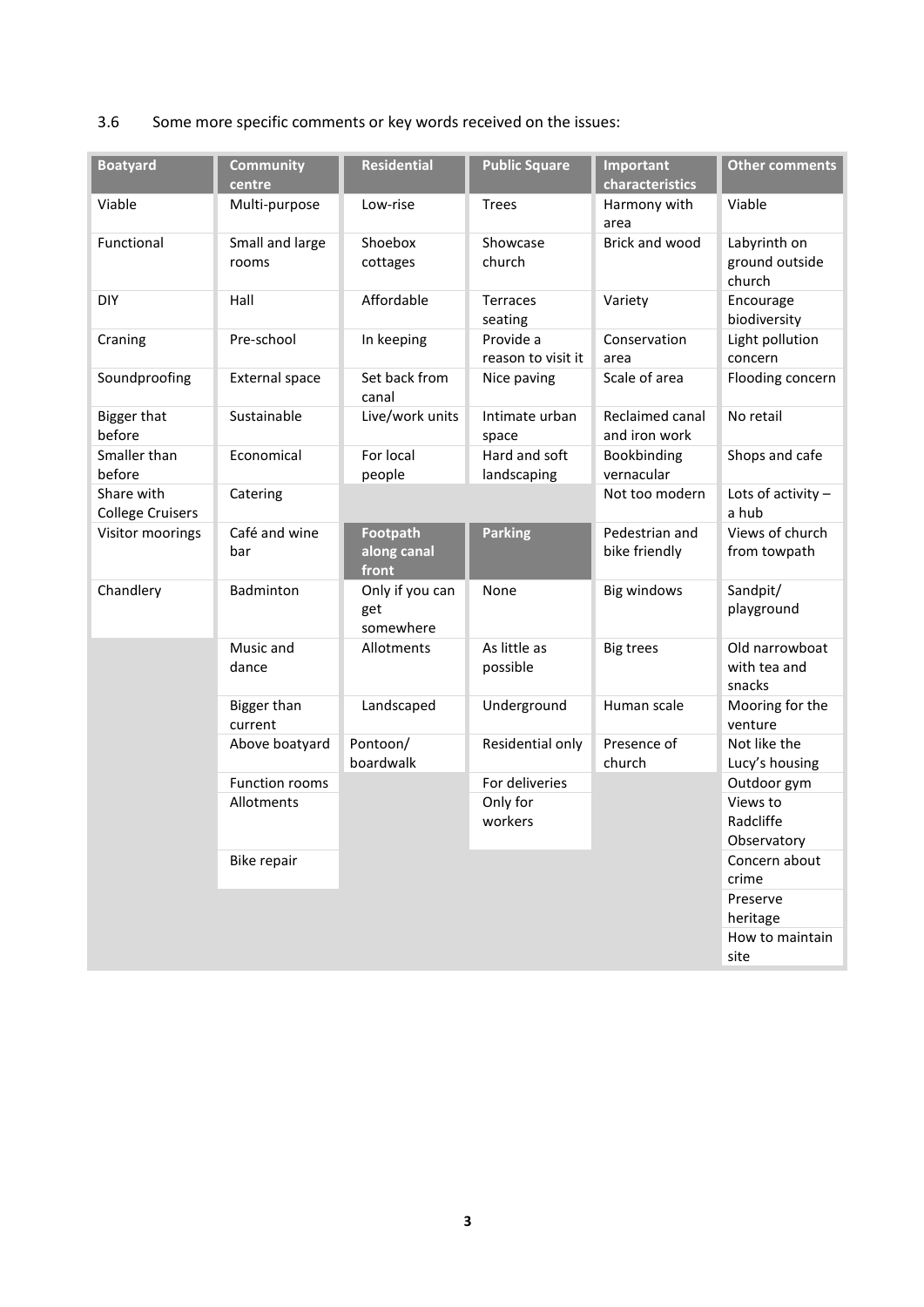*Meetings with local interest groups and organisations*

- 3.7 Prior to the drop in sessions, meetings or telephone conversations were arranged with local interest groups and organisations. These were with representatives from:
	- **F** Jericho Wharf Trust (JWT)
	- Jericho Living Heritage Trust (JLHT)
	- **E** Jericho Community Boatyard (JCBY)
	- St Barnabas Church Parochial Church Council
	- Oxford City Canal Partnership
	- Worcester College
	- College Cruisers
	- Canal & River Trust (formerly British Waterways)
- 3.8 These discussions helped to understand the variety of opinions on the future use of the site. The Jericho Wharf Trust comprises partner organisations of the JLHT, JCBY but also the Jericho Community Association. Jointly their aspiration is for the redevelopment of the site to create a vibrant community space for local people and boaters including a new large community centre and essential boatyard facilities to serve the needs of boaters with some residential accommodation.
- 3.9 The Oxford City Canal Partnership and Worcester College stated that they were keen to be involved in the development of the SPD.
- 3.10 College Cruisers occupy the northern part of the site on a long lease from the Canal & River Trust. Their main site will not be affected by proposals within the SPD and they confirmed that they should be able to continue to operate satisfactorily.
- 3.11 The Canal & River Trust provided information on designing development that is close to, or crosses the canal. They confirmed that they offer a pre-app service for applicants to ensure that their proposals will meet design requirements that will ensure the safe operation of the canal.

### **4. Strategic Environmental Assessment Screening Consultation**

- 4.1 A Strategic Environmental Assessment (SEA) Screening Report has been produced to identify whether the draft Jericho Canalside SPD would have any significant environmental impacts in accordance with the European Directive 2001/42/EC and associated Environmental Assessment of Plans and Programmes Regulations 2004.
- 4.2 The statutory consultees for the SEA (Environment Agency, English Heritage and Natural England) agreed with the conclusions of the Screening Report that no Strategic Environmental Assessment of the Jericho Canalside SPD was required. Where advice has been provided this has been incorporated within the SPD.

### **5. Consultation on the Draft SPD**

5.1 The draft SPD was approved by the City Executive Board for consultation on 11 September 2013. Formal public consultation on the draft SPD took place for a six-week period from  $13<sup>th</sup>$  September to 25<sup>th</sup> October 2013. The consultation invited comments from the following groups/organisations: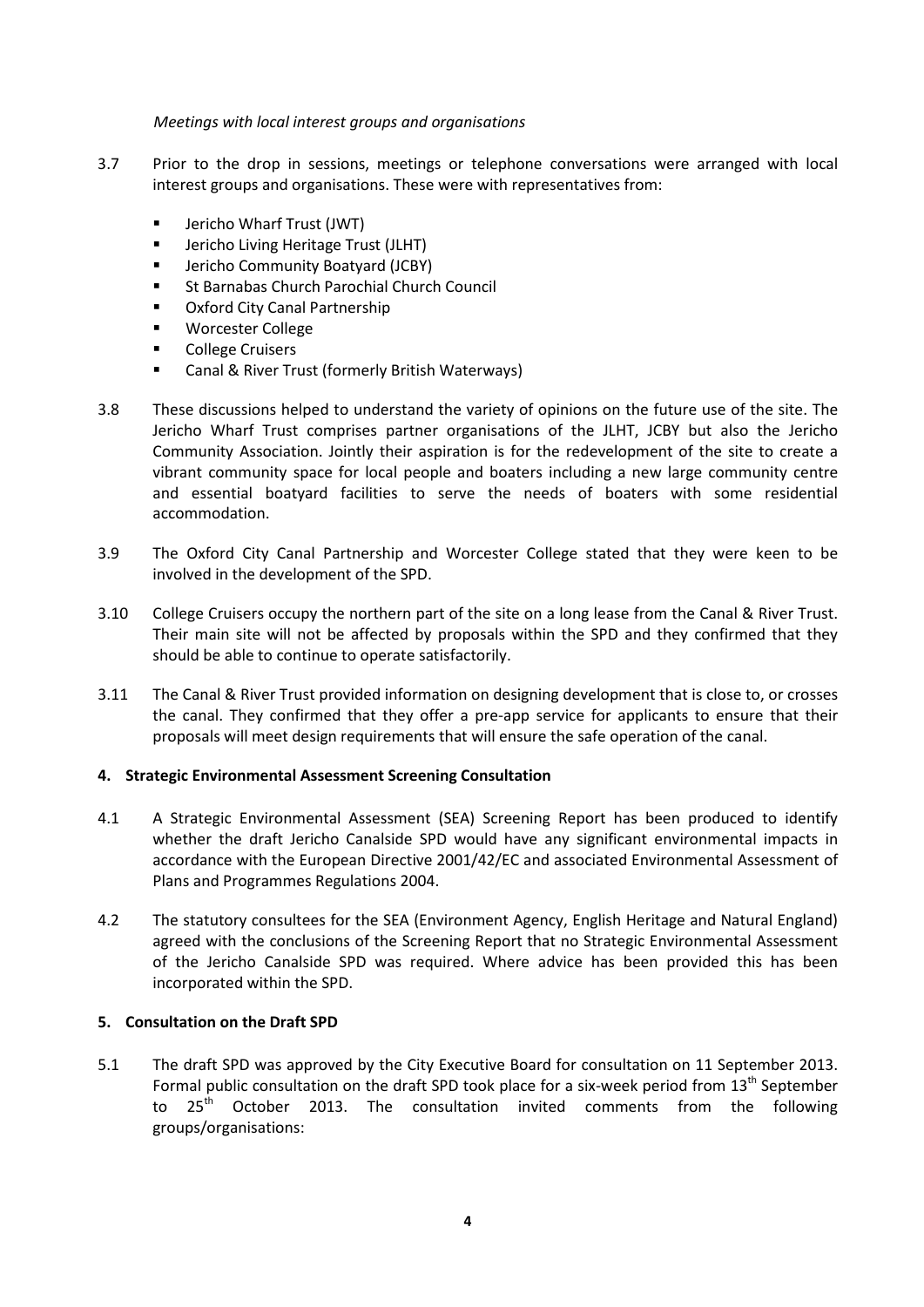- Approximately 1,000 Jericho and Rewley Park residents who were notified by a City Council flyer kindly distributed by the Jericho Community Association;
- People who responded to the July consultation event who requested further contact (30+ people);
- People on the City Council's online consultation portal (approximately 1,400 people) and those wanting a letter (approx. 50 people);
- 30 Statutory consultees including the Environment Agency, English Heritage and Natural England, Thames Water, Scottish and Southern Energy, District Councils and Oxfordshire County Council;
- Landowners/Administrator: PriceWaterhouseCoopers, HSBC Ltd; Cordatus; Savills
- Local interest groups including: Jericho Wharf Trust, Jericho Community Association, Jericho Community Boatyard Ltd, Jericho Living Heritage Trust, Parochial Church Council of St Barnabas and St Paul, Oxford Civic Society, Oxford Preservation Trust;
- Canal related organisations: Canal & River Trust, Oxford City Canal Partnership, Boats of Oxford Action Team, Residential Boat Owners' Association, The Inland Waterways Association Oxfordshire Branch;
- Heritage groups including: Oxfordshire Architectural and Historical Society, The Twentieth Century Society, Garden History Society, The Georgian Group, The Society for the Preservation of Ancient Buildings, The Ancient Monuments Society;
- Neighbouring organisations: College Cruisers, Worcester College
- 5.2 The methods used included the City Council's online consultation portal, email and letter. Other advertising took place on the website and by a press release.
- 5.3 The Draft SPD together with the Strategic Environmental Assessment Scoping Report was made available during the consultation period on the City Council's website and for viewing at St Aldate's Customer Service Centre.
- 5.4 Following the six-week period of statutory public consultation, responses were received from 40 individuals or organisations. Responses were considered and as a result changes made to the SPD. The overarching general comment was one of support for the SPD with many respondents supplementing support with some more specific wording changes. Below is a summary of the main issues raised.

#### *Summary of main issues from respondents*

#### *General*

 The vast majority of respondents welcomed the SPD. Complements were made on the presentation and clarity of the SPD. One respondent was not in support of redevelopment.

#### *Characteristics*

- Pleased that the layout directs the most vulnerable uses to the area with lower flood risk
- Welcome the concern about trees but any trees lost should be replaced
- $\blacktriangleright$  Essential that biodiversity maintained
- Support for the attention and respect shown to heritage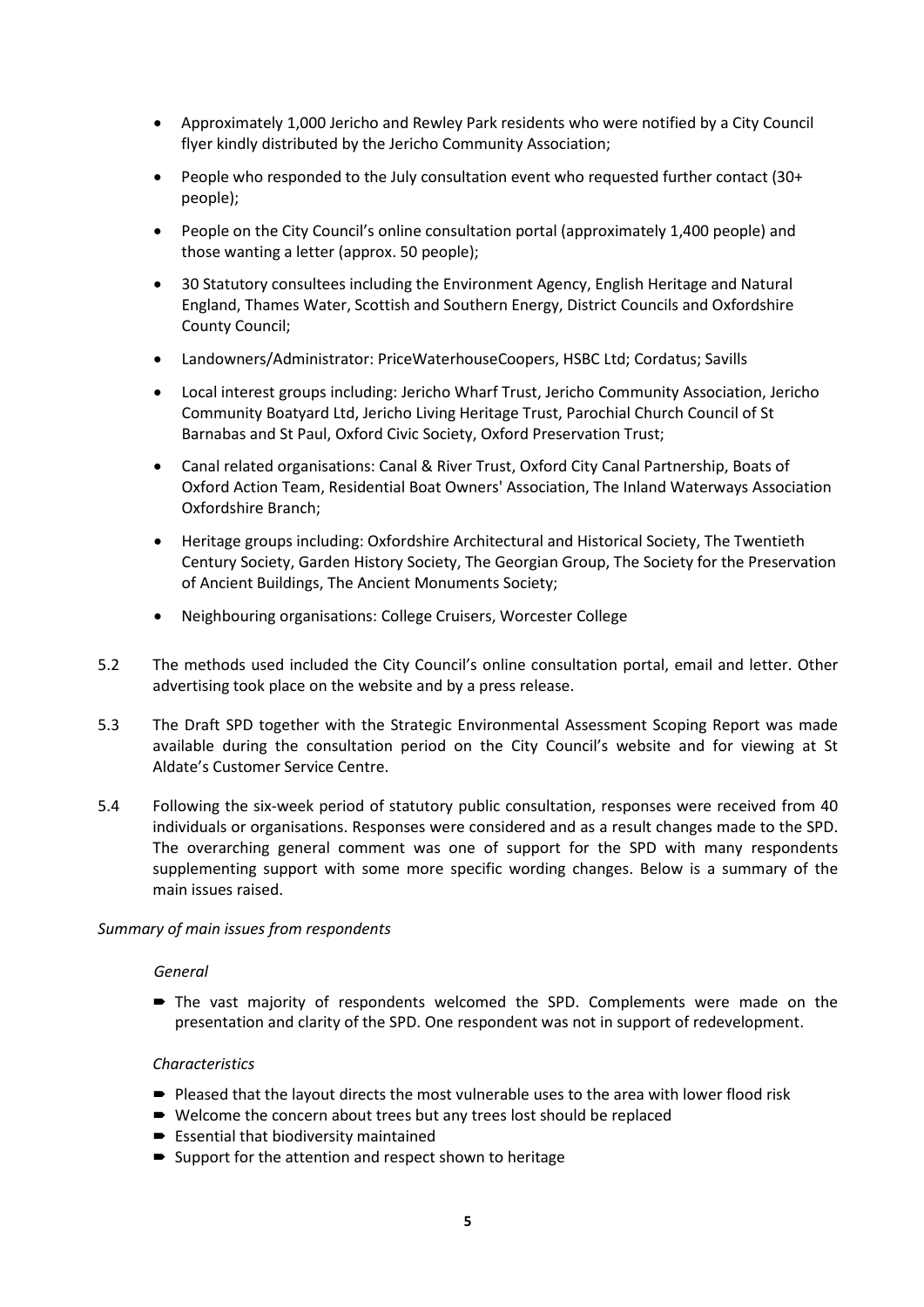### *Boatyard*

- Support for the detail on what is meant by an 'appropriately sized' boatyard
- Welcome its position at the northern end
- Unconvinced that more fuelling stations needed
- Noise could be an issue but suggestions for mitigation

### *Community centre*

- Pleased with support shown for a community sensitive development
- Suggested changes to provide further information on delivery, management and what is meant by sustainably sized
- Concern that the community centre won't be large enough
- Positioned at north of square is an alternative to the south
- Multi-purpose buildings would be suitable

### *Residential*

- $\rightarrow$  Support for mix of dwellings including for disabled people
- $\rightarrow$  About 20 dwellings is sensible
- 50% affordable housing is consistent with the heritage of a diverse and mixed community
- The housing stock should be balanced with identified need
- $\blacktriangleright$  Should be for local people not luxury apartments
- Residential should be resisted

### *Public Square*

- Pleased with the proposed position of the square in front of the church
- $\rightarrow$  Hope the square will have planting and shrubs
- The space will be enjoyed by people working locally
- An on-going management plan should be agreed

### *Bridge*

- Support for a bridge to improve cycle routes and accessible to cyclist, wheelchair users and those with prams
- A static bridge would reduce conflict between boaters and pedestrians
- A swing/lift would be beneficial and reduce tree loss
- A bridge at the southern end would provide a better link to employment areas
- A bridge positioned centrally would bring people into the square and create a vibrant area
- The existing bridge at Mount Place could be replaced
- The SPD cannot insist upon a bridge

### *Parking and access*

- $\blacktriangleright$  Should be some parking for the boatyard and deliveries
- Opportunity to introduce a car club
- Support for path along the canal front

### *Design principles*

- $\rightarrow$  Support for the design principles and Framework Plan
- Buildings should be no higher than 3 storey
- $\rightarrow$  Buildings should be no higher than 2 storey
- $\blacktriangleright$  Essential that important views should not be compromised
- Lighting would improve the safety of the area
- Question over whether dormer windows are appropriate
- The development could form a hub for the residents of Rewley Park and Jericho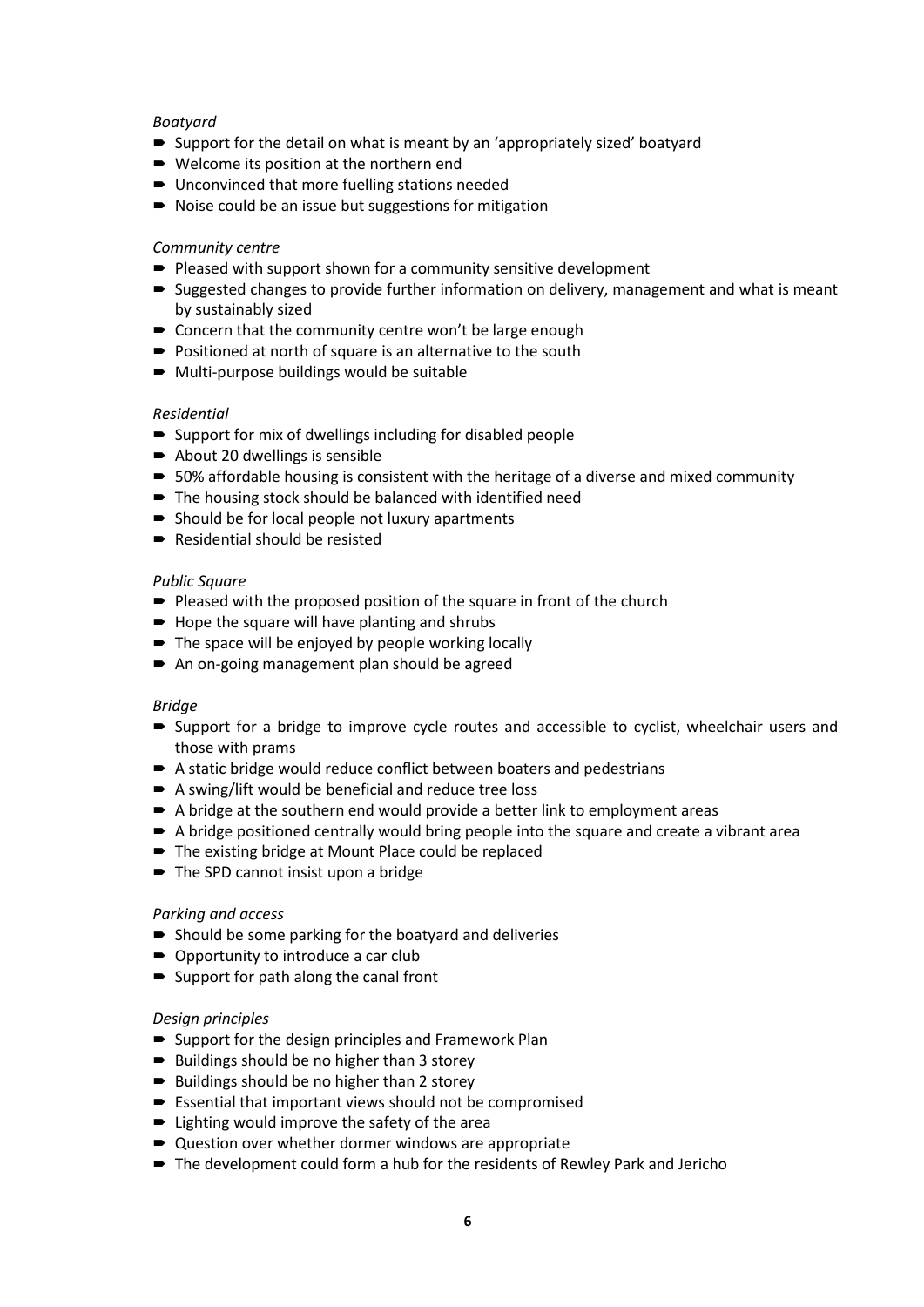*Delivery and Implementation*

- There is little reference to the Canal & River Trust's discretionary approval
- $\blacksquare$  The repeated reference to purchase price is unnecessary
- Welcome how viability has been dealt with
- 5.5 Appendix 1 lists the changes made to the SPD and notes whether they were as a result of detailed comments. The full comments are available on the City Council's website and for viewing at St Aldate's Customer Service Centre.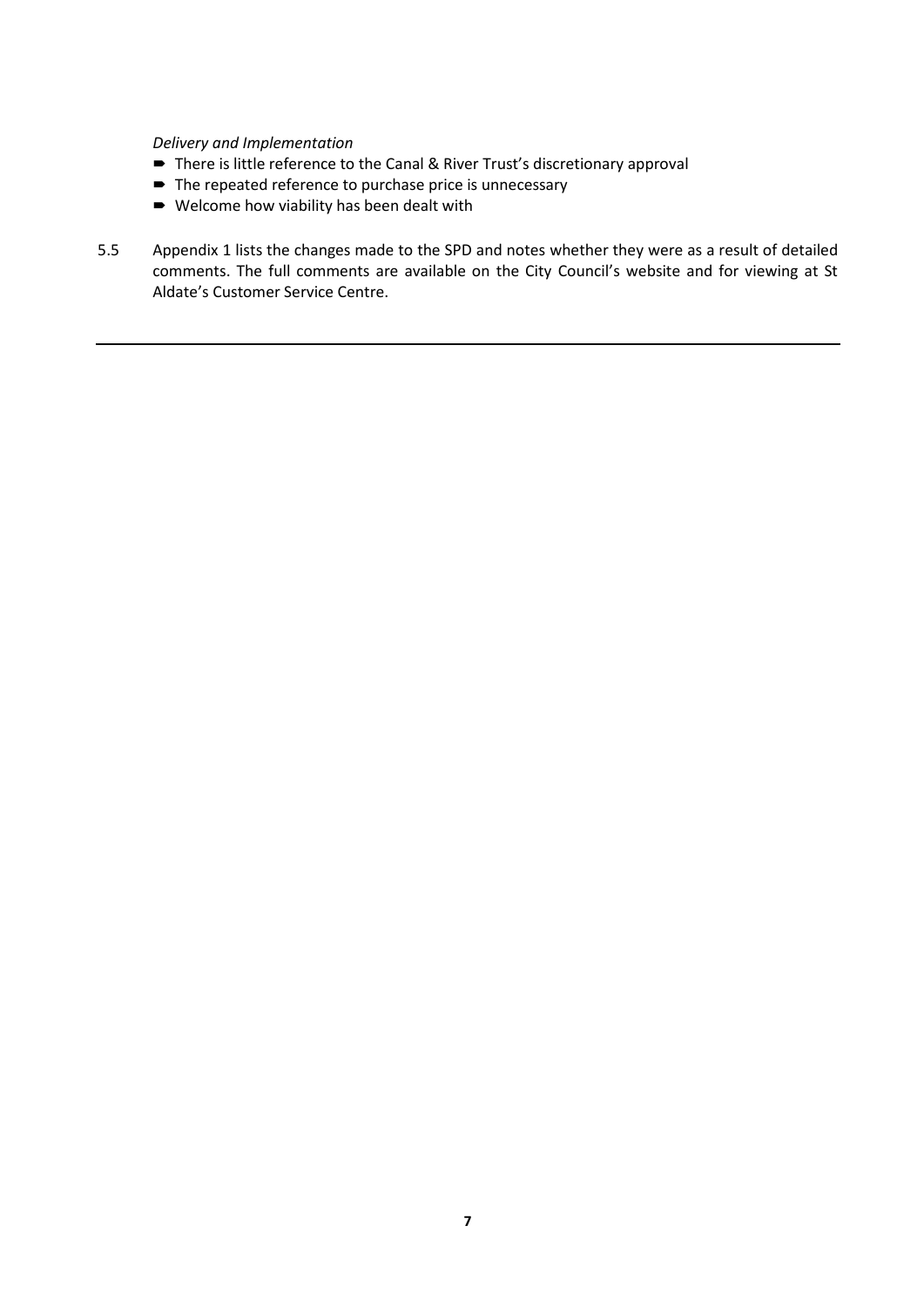# **Appendix 1**

| <b>Paragraph/Section of the</b>                                                   | <b>Detail of change</b>                                                                                                                                                                                                                                                                                                                                                   | <b>Justification</b>                      | <b>Related respondent</b>              |
|-----------------------------------------------------------------------------------|---------------------------------------------------------------------------------------------------------------------------------------------------------------------------------------------------------------------------------------------------------------------------------------------------------------------------------------------------------------------------|-------------------------------------------|----------------------------------------|
| <b>final SPD</b>                                                                  |                                                                                                                                                                                                                                                                                                                                                                           |                                           |                                        |
| 1.0 Introduction                                                                  |                                                                                                                                                                                                                                                                                                                                                                           |                                           |                                        |
| Paragraph 1.2                                                                     | Amend sentence:<br>"Oxford is one of the least affordable cityies in the UK, as cited in the Centre<br>for Cities report 2013, but with a huge property demand for property."                                                                                                                                                                                             | Factual update, and to<br>reflect comment | Jericho Community<br>Association (#83) |
| 2.0 Objectives                                                                    |                                                                                                                                                                                                                                                                                                                                                                           |                                           |                                        |
| Paragraph 2.2<br>First objective                                                  | Amend sentence:<br>"Provide detail on what is expected with regards to the essential boatyard<br>facilities an appropriately sized boatyard, the new sustainably sized<br>community centre, the residential and the public square (Policy SP7)"                                                                                                                           | For clarity, and to<br>reflect comment    | Jericho Community<br>Association (#83) |
| <b>3.0 Relevant Planning</b><br><b>Policy</b>                                     |                                                                                                                                                                                                                                                                                                                                                                           |                                           |                                        |
| Paragraph 3.1                                                                     | Amend sentence:<br>"The key policies of the Development Plan which are particularly relevant to<br>this site are set out below-although aAny planning application will be<br>considered against all relevant policies in Oxford's Development Plan."                                                                                                                      | So that the sentence<br>reads well        |                                        |
| <b>Sites and Housing Plan</b><br>Paragraph 3.3<br>(second bullet point in<br>box) | Amend sentence:<br>"The canal boat hire base (College Cruisers) occupying the extreme to the<br>north of the site should be retained"                                                                                                                                                                                                                                     | For clarity, and to<br>reflect comment    | Mark Johnstone Davies (#65)            |
| <b>Sites and Housing Plan</b><br>Paragraph 3.3<br>(fifth bullet point in box)     | Amend sentence:<br>"The wall separating the Church and the proposed new square can should be<br>demolished to open up the square and views of the Grade 1 listed building"                                                                                                                                                                                                | For clarity                               |                                        |
| <b>Sites and Housing Plan</b><br>Paragraph 3.4<br>(fourth bullet point)           | Insert sentence:<br>"The City Council are developing the Heritage Energy Efficiency Toolkit (HEET)<br>which will help property owners and developers understand the heritage<br>value of historic buildings and explore the wide range of options for<br>enhancing the energy efficiency of historic buildings and options for<br>renewable and low-carbon technologies." | For information                           |                                        |
| <b>Oxford Core Strategy</b><br>Paragraph 3.5<br>(fifth bullet point)              | Amend sentence:<br>"CS14 Supporting city-wide movement - The City Council will work with its<br>partners to promoteing greater pedestrian and cycle priority through and to                                                                                                                                                                                               | So that the sentence<br>reads correctly   |                                        |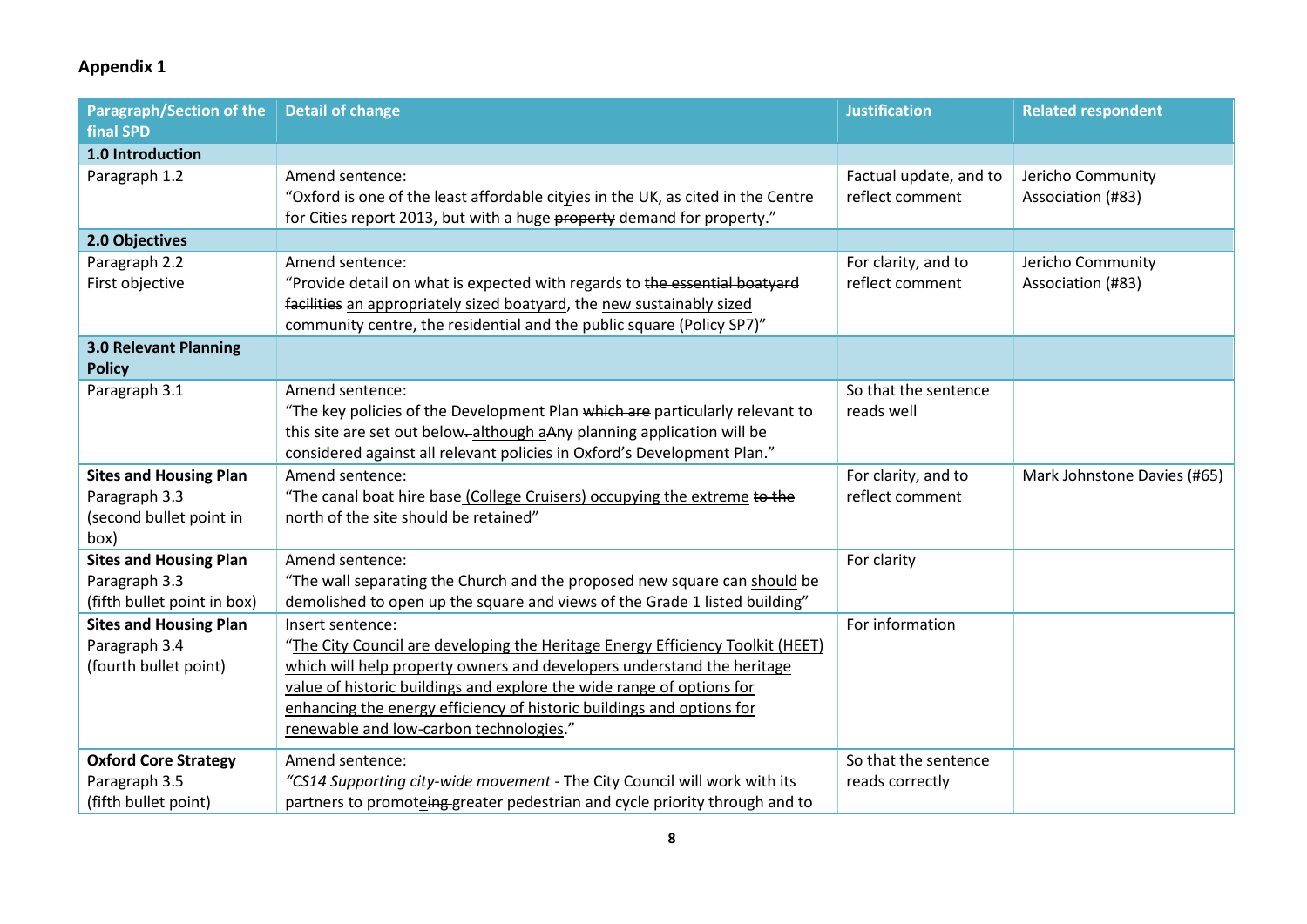|                                                   | the city centre"                                                                                                                                   |                        |                               |
|---------------------------------------------------|----------------------------------------------------------------------------------------------------------------------------------------------------|------------------------|-------------------------------|
| <b>Supplementary Planning</b><br><b>Documents</b> | Amend sentences:                                                                                                                                   | Factual update         |                               |
| Paragraph 3.7                                     | "- Affordable Housing and Planning Obligations SPD (Draft Sep 2013)<br>- Affordable Housing SPD (2006) and Planning Obligations SPD (2007) - to be |                        |                               |
|                                                   | superseded upon adoption of the above"                                                                                                             |                        |                               |
| 4.0 Characteristics,                              |                                                                                                                                                    |                        |                               |
| <b>Constraints and</b>                            |                                                                                                                                                    |                        |                               |
| <b>Opportunities</b>                              |                                                                                                                                                    |                        |                               |
| <b>Site description</b>                           | Amend sentence:                                                                                                                                    | Factual update, and to | Jericho Community             |
| Paragraph 4.2                                     | "By far the greatest opportunity for the site is to maximise its position on the                                                                   | reflect comment        | Association (#83)             |
|                                                   | canal and to create a unique focal point for the Jericho and boating                                                                               |                        |                               |
|                                                   | communityies whilst also delivering housing."                                                                                                      |                        |                               |
| <b>Heritage</b>                                   | Insert new sentence:                                                                                                                               | For information, and   | Mark Johnstone Davies (#65)   |
| Paragraph 4.5                                     | "The site comprises the very first wharf to be established in Jericho, set up by                                                                   | to reflect comment     | Jericho Community Boatyard    |
|                                                   | Henry Ward, a member of a successful and philanthropic Oxford family of coal                                                                       |                        | Ltd (#78)                     |
|                                                   | merchants, boatowners, and boatbuilders in the early 19th century. The Ward                                                                        |                        | Jericho Living Heritage Trust |
|                                                   | family still owned most of the land here when St Barnabas' Church was built,                                                                       |                        | (H91)                         |
|                                                   | and as well as providing the land for the church's construction, the Wards also                                                                    |                        |                               |
|                                                   | provided the site for Jericho's first school in 1856. In 1927 the Oxford Canal                                                                     |                        |                               |
|                                                   | Company undertook a strategic withdrawal and sold its two terminal wharves                                                                         |                        |                               |
|                                                   | (New Road and Hythe Bridge). The Jericho wharves became the terminus for                                                                           |                        |                               |
|                                                   | cargo and leisure boats. The site is the last remnant in Oxford of the working                                                                     |                        |                               |
|                                                   | manifestation of this transport network."                                                                                                          |                        |                               |
| Heritage                                          | Insert new sentence:                                                                                                                               | For clarity, and to    | English Heritage (#81)        |
| Paragraph 4.11                                    | "Any planning application should be accompanied by a heritage statement                                                                            | reflect comment        |                               |
|                                                   | that sets out the heritage significance of the site, how that has influenced the                                                                   |                        |                               |
|                                                   | proposals and the measures undertaken or proposed to avoid or mitigate any                                                                         |                        |                               |
|                                                   | harm to that significance."                                                                                                                        |                        |                               |
| <b>Archaeology</b>                                | Insert new sentence:                                                                                                                               | For clarity, and to    | English Heritage (#81)        |
| Paragraph 4.12                                    | "There is however a high potential for palaeo-environmental remains so an                                                                          | reflect comment        |                               |
|                                                   | archaeological assessment is likely to be required to be submitted with the                                                                        |                        |                               |
|                                                   | planning application."                                                                                                                             |                        |                               |
| <b>Flooding</b>                                   | Insert new sentence:                                                                                                                               | For clarity, and to    | Environment Agency (#59)      |
| Paragraph 4.13                                    | "Any site specific Flood Risk Assessment will need to ensure that the                                                                              | reflect comment        |                               |
|                                                   | development is safe, does not increase risk elsewhere and that safe access                                                                         |                        |                               |
|                                                   | and egress arrangements can be implemented."                                                                                                       |                        |                               |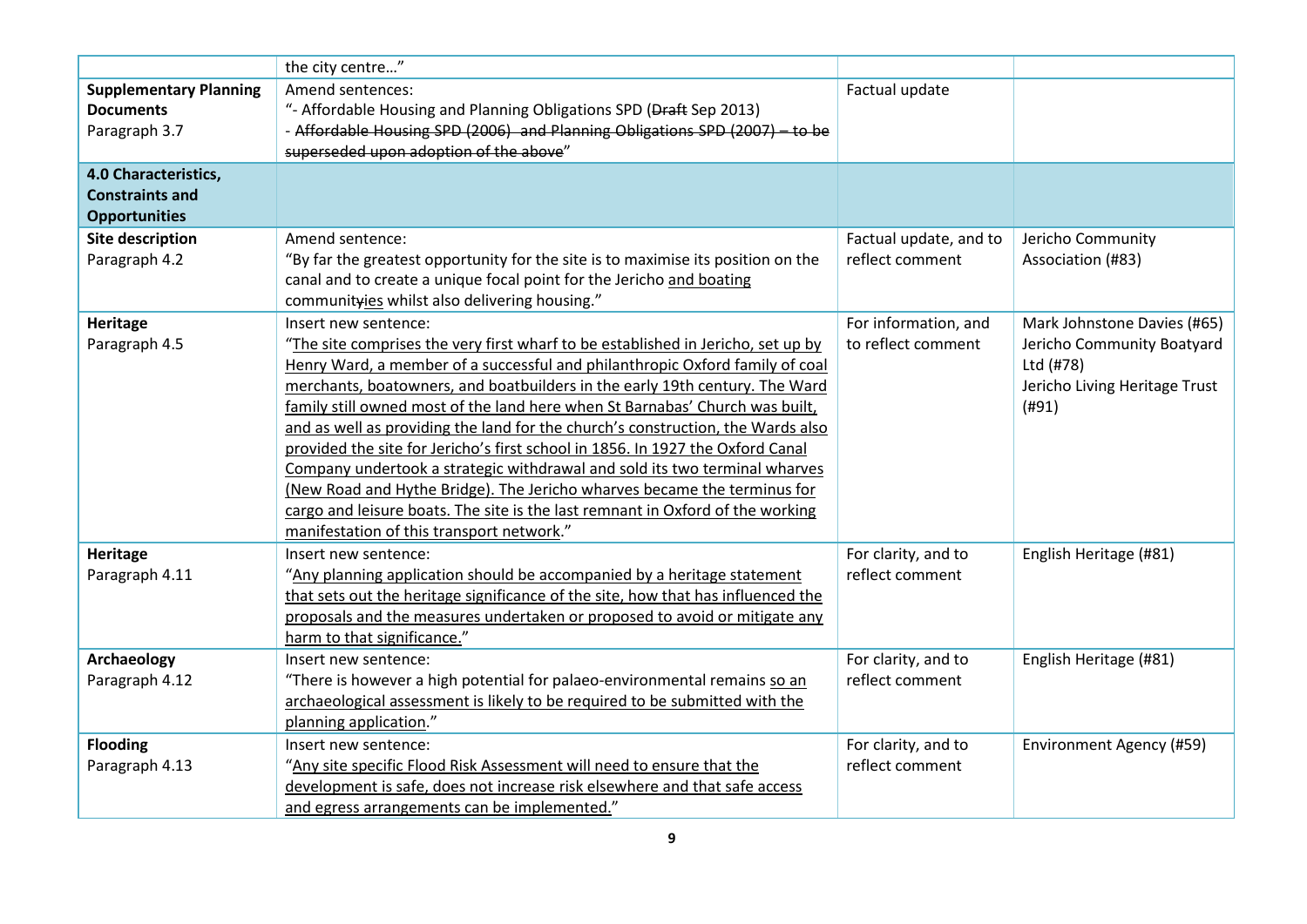| <b>Flooding</b><br>Paragraph 4.15          | Amend sentence:<br>"This work is expected to be completed in late 2013. It is not clear at this<br>stage whether there will be any change to the Flood Zone classification at this<br>location. The outputs of this model could should be used to assess flood risk<br>which may allow the recommendations of the L2SFRA to be met." | Factual update, and to<br>reflect comment | Environment Agency (#59)<br>Jericho Community<br>Association (#83) |
|--------------------------------------------|--------------------------------------------------------------------------------------------------------------------------------------------------------------------------------------------------------------------------------------------------------------------------------------------------------------------------------------|-------------------------------------------|--------------------------------------------------------------------|
| <b>Trees</b>                               | Amend sentence:                                                                                                                                                                                                                                                                                                                      | So that the sentence                      |                                                                    |
| Paragraph 4.20                             | "The false acacia in particular is a prominent feature of public views along<br>Canal Street and is important to the setting of St Barnabas Church., while<br>bBoth trees are visible in views from the canal providing screening from the<br>urban area behind helping to protect the rural character of the canal."                | reads well                                |                                                                    |
| <b>Trees</b>                               | Amend sentence:                                                                                                                                                                                                                                                                                                                      | Grammatical change                        |                                                                    |
| Paragraph 4.22                             | "This combined with a non-interventionist approach to vegetation<br>management gives the canal corridor its 'wild' rural feel."                                                                                                                                                                                                      |                                           |                                                                    |
| <b>Trees</b>                               | Amend sentence:                                                                                                                                                                                                                                                                                                                      | Grammatical change                        |                                                                    |
| Paragraph 4.23                             | "Development might also affect trees that stand in the garden of adjacent                                                                                                                                                                                                                                                            |                                           |                                                                    |
|                                            | properties; for example the mature hawthorn tree and 2 two cypress trees                                                                                                                                                                                                                                                             |                                           |                                                                    |
|                                            | which stand within the rear gardens of properties in Combe Road."                                                                                                                                                                                                                                                                    |                                           |                                                                    |
| <b>Trees</b>                               | Insert new sentence:                                                                                                                                                                                                                                                                                                                 | For clarity, and to                       | Paul Hughes (#64)                                                  |
| Paragraph 4.24                             | "Developers will be expected to consider all opportunities for new tree                                                                                                                                                                                                                                                              | reflect comment                           |                                                                    |
|                                            | planting to mitigate against any loss of trees and to enhance public spaces."                                                                                                                                                                                                                                                        |                                           |                                                                    |
| <b>5.0 Community</b><br><b>Aspirations</b> |                                                                                                                                                                                                                                                                                                                                      |                                           |                                                                    |
| Paragraph 5.1                              | Amend sentence:                                                                                                                                                                                                                                                                                                                      | So that the sentence                      |                                                                    |
|                                            | "They The community consider that it has the potential to become a vibrant                                                                                                                                                                                                                                                           | reads well                                |                                                                    |
|                                            | hub of activity for local people and visitors."                                                                                                                                                                                                                                                                                      |                                           |                                                                    |
| Paragraph 5.2                              | Amend sentence:                                                                                                                                                                                                                                                                                                                      | Factual correction,                       | Mark Johnstone Davies (#65)                                        |
| (first bullet point)                       | "Jericho Community Boatyard Ltd (JCBY)"                                                                                                                                                                                                                                                                                              | and to reflect                            | Jericho Community Boatyard                                         |
|                                            |                                                                                                                                                                                                                                                                                                                                      | comment                                   | Ltd (#78)                                                          |
| Paragraph 5.2                              | Amend sentence:                                                                                                                                                                                                                                                                                                                      | <b>Factual correction</b>                 |                                                                    |
| (fourth bullet point)                      | "St Barnabas Church Parochial Church Council of St Barnabas and St Paul."                                                                                                                                                                                                                                                            |                                           |                                                                    |
| Paragraph 5.3                              | Amend sentence:                                                                                                                                                                                                                                                                                                                      | For clarity, and to                       | Cordatus and                                                       |
|                                            | "The City Council have been keen to understand the aspirations of the                                                                                                                                                                                                                                                                | reflect comment                           | <b>PriceWaterhouseCoopers</b>                                      |
|                                            | community and, in the spirit of the National Planning Policy Framework and                                                                                                                                                                                                                                                           |                                           | (#80)                                                              |
|                                            | the localism agenda, felt it very important to work closely with the community                                                                                                                                                                                                                                                       |                                           |                                                                    |
|                                            | on this Brief but recognising that the majority of the site is in private                                                                                                                                                                                                                                                            |                                           |                                                                    |
|                                            | ownership and it is the landowner who will consider a scheme for                                                                                                                                                                                                                                                                     |                                           |                                                                    |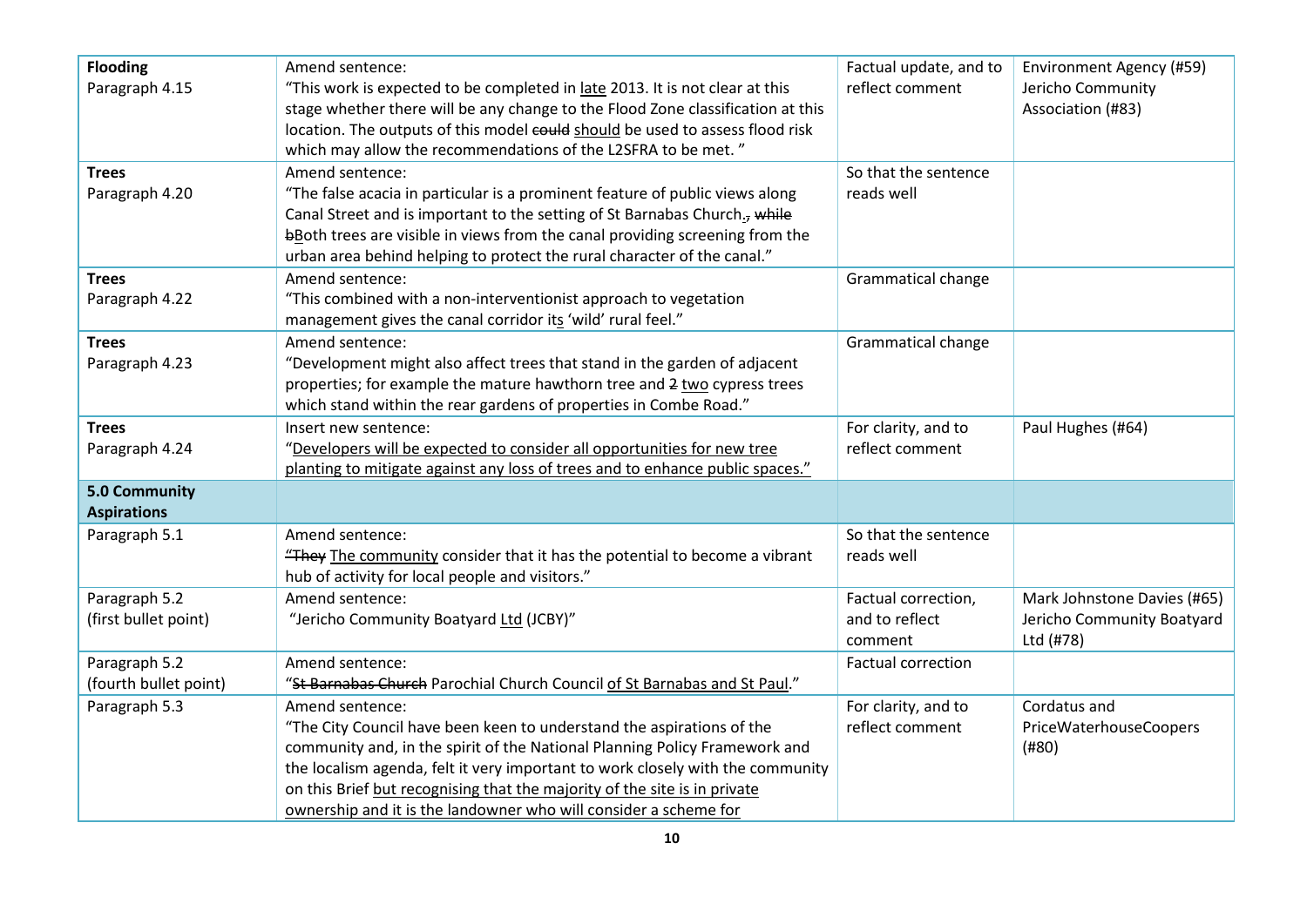|                        | submission."                                                                       |                           |                               |
|------------------------|------------------------------------------------------------------------------------|---------------------------|-------------------------------|
| Paragraph 5.7          | Amend sentence:                                                                    | <b>Factual correction</b> |                               |
| (third bullet point)   | "This is one reason for this being its preferred location within the draft SPD."   |                           |                               |
| Paragraph 5.9          | Insert new sub-section:                                                            | Information on the        |                               |
|                        | "Formal consultation (Sept/Oct 2013)                                               | main issues raised        |                               |
|                        | $5.9$ "                                                                            | during the formal         |                               |
|                        |                                                                                    | consultation              |                               |
| <b>6.0 Development</b> |                                                                                    |                           |                               |
| <b>Requirements</b>    |                                                                                    |                           |                               |
| <b>Boatyard</b>        | Amend sentence:                                                                    | Factual correction, for   | Mark Johnstone Davies (#65)   |
| Paragraph 6.1          | "The closure in 2007 of the Castle Mill boatyard on this site left a deficiency in | information and to        | <b>Rewley Park Management</b> |
|                        | boatyard provision on this part of the canal where there had been boat             | reflect comment           | Company (#86)                 |
|                        | building and repair since the 1960s and had been a wharf since at least 1842       |                           |                               |
|                        | A census (2011) identified more than 400 boats in the wider Oxford area, of        |                           |                               |
|                        | which 109 were residential boats moored on the canal or river within the           |                           |                               |
|                        | Oxford City boundaries. This stretch of the Oxford canal has an estimated          |                           |                               |
|                        | annual boat count of 4,547."                                                       |                           |                               |
| <b>Boatyard</b>        | Amend sentence:                                                                    | Factual correction,       | Mark Johnstone Davies (#65)   |
| Paragraph 6.2          | "The nearest boatyard on the canal that had with a reasonably full level of        | and to reflect            | Jericho Community Boatyard    |
|                        | facilities and services was Alchemy Boats near Yarnton. Hhowever, the future       | comments                  | Ltd (#78)                     |
|                        | of the boatyard is uncertain as it is currently closed and it has no security of   |                           |                               |
|                        | tenure. It had no DIY facilities or hardstanding so it lacked some of the          |                           |                               |
|                        | essential facilities. there is currently a planning application seeking            |                           |                               |
|                        | redevelopment of that site for residential with no boatyard. The new owner         |                           |                               |
|                        | has applied for planning permission to develop the site for a marina to include    |                           |                               |
|                        | a boatyard but this application has been withdrawn. It is unclear whether          |                           |                               |
|                        | development on the site would be permitted as it is in the Green Belt and          |                           |                               |
|                        | within Cherwell District Council's District Authority area. The next nearest       |                           |                               |
|                        | boatyard with a full level of facilities and services is Heyford Wharf 14 miles    |                           |                               |
|                        | away but when the River Cherwell is in spate, (in flood or fast flowing due to     |                           |                               |
|                        | heavy rain), it is not always possible for boats to get beyond Thrupp to access    |                           |                               |
|                        | it so it is not equally accessible. Some facilities are available at Osney Marina  |                           |                               |
|                        | but similarly, these are on the river and not the canal and it does not have       |                           |                               |
|                        | facilities for craning narrow boats."                                              |                           |                               |
| <b>Boatyard</b>        | Amend sentence:                                                                    | For information and to    | Mark Johnstone Davies (#65)   |
| Paragraph 6.4          | " It is also possible in the future that new boatyard facilities will be provided  | reflect comment           | Jericho Community Boatyard    |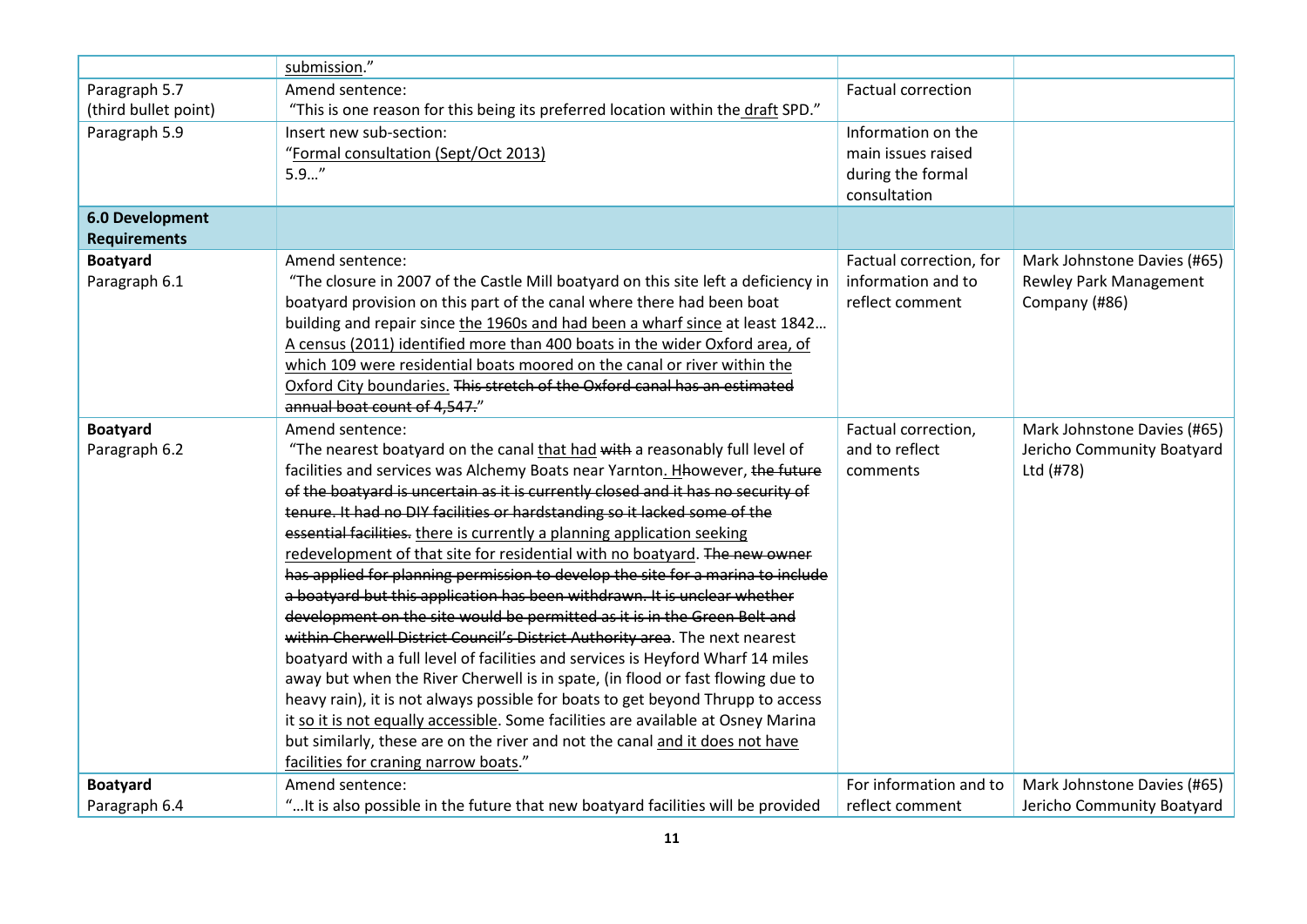|                                    | at Yarnton but this is not guaranteed looking less likely"                                                                |                                         | Ltd (#78)                  |
|------------------------------------|---------------------------------------------------------------------------------------------------------------------------|-----------------------------------------|----------------------------|
| <b>Boatyard</b><br>Paragraph 6.5   | Amend sentence:<br>"approximately up to two weeks at least 1 metre around a boat".                                        | For clarity, and to<br>reflect comments | John Keyes (#14)           |
| (first bullet point)               | "at least 1 metre around a boat".                                                                                         |                                         |                            |
| <b>Boatyard</b>                    | Amend sentence:                                                                                                           | For clarity, and to                     | Jericho Community Boatyard |
| Paragraph 6.5                      | "The appropriate number of dry berths will depend on the number of boats in                                               | reflect comment                         | Ltd (#78)                  |
| (first bullet point)               | the Oxford area which could be up to four berths."                                                                        |                                         |                            |
| <b>Boatyard</b>                    | Amend sentence:                                                                                                           | For clarity, and to                     | Canal & River Trust (#79)  |
| Paragraph 6.5                      | "Boaters, including passing boaters, should be able to fill up with water, use                                            | reflect comment                         |                            |
| (fourth and fifth bullet<br>point) | an Elsan point, fill up with diesel, gas, coal, wood and drop off rubbish"                                                |                                         |                            |
|                                    | "For boat owners whose boats are out of the water and are unable to use                                                   |                                         |                            |
|                                    | their own bathrooms and for passing boaters."                                                                             |                                         |                            |
| <b>Boatyard</b>                    | Amend sentence:                                                                                                           | For clarity                             |                            |
| Paragraph 6.6                      | "The appropriate level type and scale of these essential boatyard facilities"                                             |                                         |                            |
| <b>Boatyard</b>                    | Insert sentence:                                                                                                          | For information, and                    | Jo Hamilton (#82)          |
| Paragraph 6.7                      | "The provision of visitor electrical hook-ups may reduce the use of noisy                                                 | to reflect comment                      |                            |
|                                    |                                                                                                                           |                                         |                            |
|                                    | generators."                                                                                                              |                                         |                            |
| <b>Boatyard</b>                    | Insert new paragraph:                                                                                                     | For clarity, and to                     | Jericho Wharf Trust (#84)  |
| Paragraph 6.8                      | "The expectation is that the portion of the Canalside site from the developer                                             | reflect comment                         |                            |
|                                    | required for the boatyard will be transferred for a nil consideration. The                                                |                                         |                            |
|                                    | applicant/developer of the Canalside site will not be expected to construct the                                           |                                         |                            |
|                                    | boatyard but will be expected to demonstrate that the land transferred is                                                 |                                         |                            |
|                                    | capable of accommodating the required facilities."                                                                        |                                         |                            |
| <b>Boatyard</b>                    | Amend sentence:                                                                                                           | For clarity, and to                     | Jericho Wharf Trust (#84)  |
| Paragraph 6.9                      | Applicants will be expected to demonstrate provide evidence to support the                                                | reflect comment                         |                            |
|                                    | level of boatyard facilities proposed. how they have assessed the                                                         |                                         |                            |
|                                    | requirements of the boatyard in liaison with the Jericho Community Boatyard                                               |                                         |                            |
|                                    | Ltd. Evidence should be submitted with a planning application to support the                                              |                                         |                            |
|                                    | boatyard facilities proposed. Provide evidence to support the level of facilities                                         |                                         |                            |
|                                    | proposed. Opportunities for the community centre and boatyard to share<br>some facilities would be considered favourably. |                                         |                            |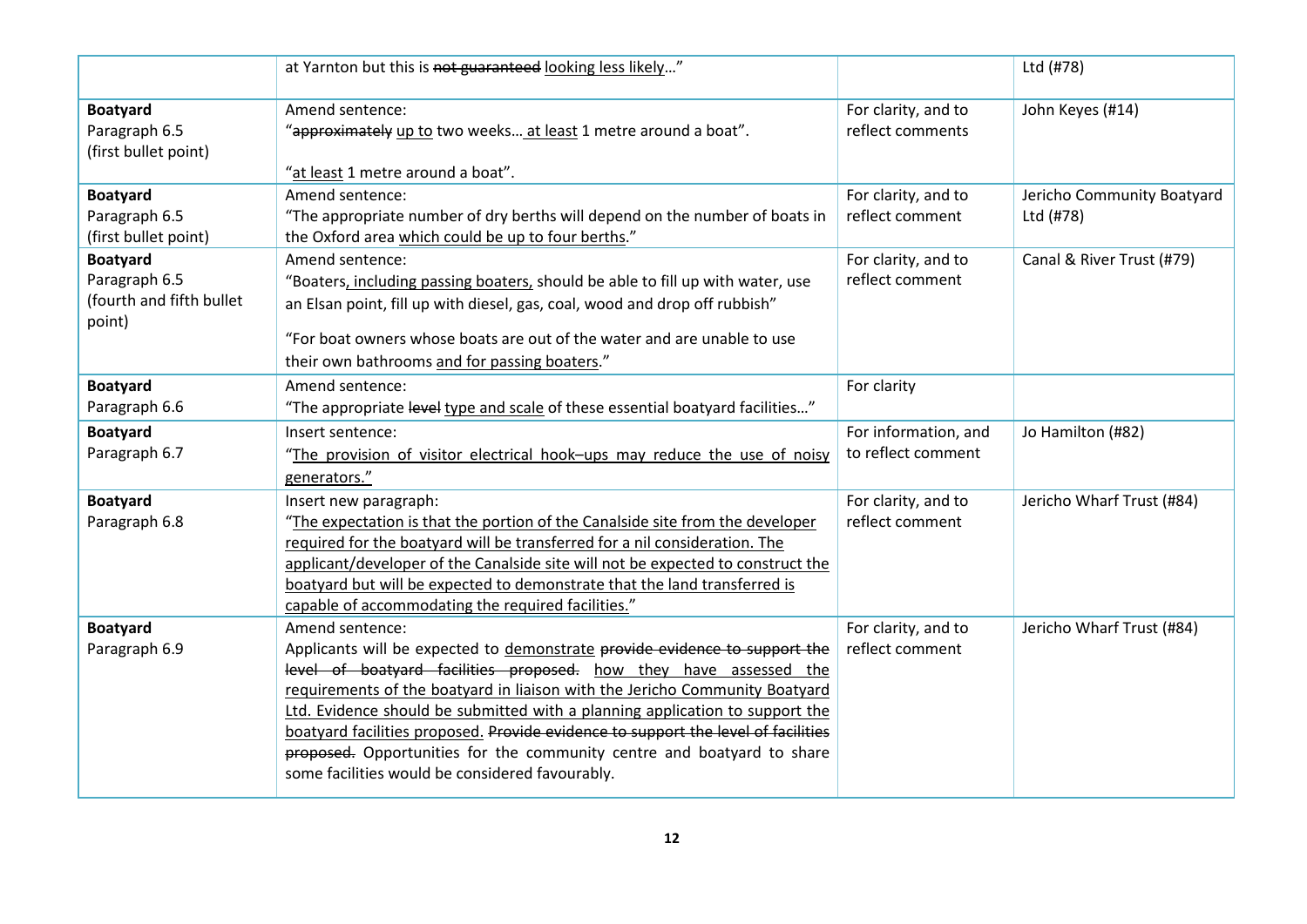| <b>Community Centre</b> | Amend sentences:                                                                   | For clarity on what is  | Jericho Community      |
|-------------------------|------------------------------------------------------------------------------------|-------------------------|------------------------|
| Paragraphs 6.13-6.20    | "6.13  The current community centre is constrained in terms of internal            | meant by a              | Association (#83)      |
|                         | layout and lack of external space. A report to the City Council's Scrutiny         | "sustainably sized      | Jenny Mann (#2)        |
|                         | Committee in January 2013 classified the existing Centre as "POOR - Showing        | community centre"       | Cordatus and           |
|                         | major defects and / or not operating as intended.                                  | reflecting consultation | PriceWaterhouseCoopers |
|                         |                                                                                    | with the Jericho        | (H80)                  |
|                         | 6.14 The Jericho Canalside site has been identified as a site for a replacement    | Community               | Simon Lea (#85)        |
|                         | Community Centre in the Sites and Housing Plan Policy SP7 and had been in          | Association             |                        |
|                         | the superseded Local Plan Policy DS.13. The existing community centre              |                         |                        |
|                         | building and land is owned by the St Barnabas Church Institute a trust             |                         |                        |
|                         | administered by the Parochial Church Council of St Barnabas and St Paul. The       |                         |                        |
|                         | expectation is that the portion of the Canalside site from the developer           |                         |                        |
|                         | required for the new community centre will be transferred for a nil                |                         |                        |
|                         | consideration. A contract was entered into with Spring Residential Ltd for this    |                         |                        |
|                         | purpose in 2007. The City Council is willing, in principle, to also allow its land |                         |                        |
|                         | in Dawson Place to form part of a comprehensive redevelopment of the site          |                         |                        |
|                         | towards the provision of a new community centre. The applicant/developer of the    |                         |                        |
|                         | Canalside site will not be expected to construct the new community centre          |                         |                        |
|                         | but will be expected to demonstrate that their land transferred is capable of      |                         |                        |
|                         | accommodating the required facilities. Construction is likely to be undertaken     |                         |                        |
|                         | by the Jericho Community Association (and other local partners) utilising          |                         |                        |
|                         | funds from the sale of the existing community centre and other fundraising.        |                         |                        |
|                         |                                                                                    |                         |                        |
|                         | 6.15 It is critical that the portion of the site transferred for the new           |                         |                        |
|                         | community centre is of an adequate size. Policy SP.7 requires the community        |                         |                        |
|                         | centre to be 'sustainably-sized'. This means that it must be of a size and         |                         |                        |
|                         | design to include the facilities required to sustain the ongoing management        |                         |                        |
|                         | and maintenance of the centre including repairs and replacements (short and        |                         |                        |
|                         | long term), rent and salaries. Historically, the typical financial model for       |                         |                        |
|                         | community centres was one where the community rented the building from             |                         |                        |
|                         | the City Council who would provide funding for maintenance. However, the           |                         |                        |
|                         | City Council cannot provide on-going funding support here. This has been the       |                         |                        |
|                         | case since 2004 and has applied to the centres built subsequently. Instead,        |                         |                        |
|                         | the financial model that will be utilised will be one whereby the Jericho          |                         |                        |
|                         | Community Association will take on the responsibility of the management and        |                         |                        |
|                         | maintenance over the long term. The JCA will require significant sources of        |                         |                        |
|                         |                                                                                    |                         |                        |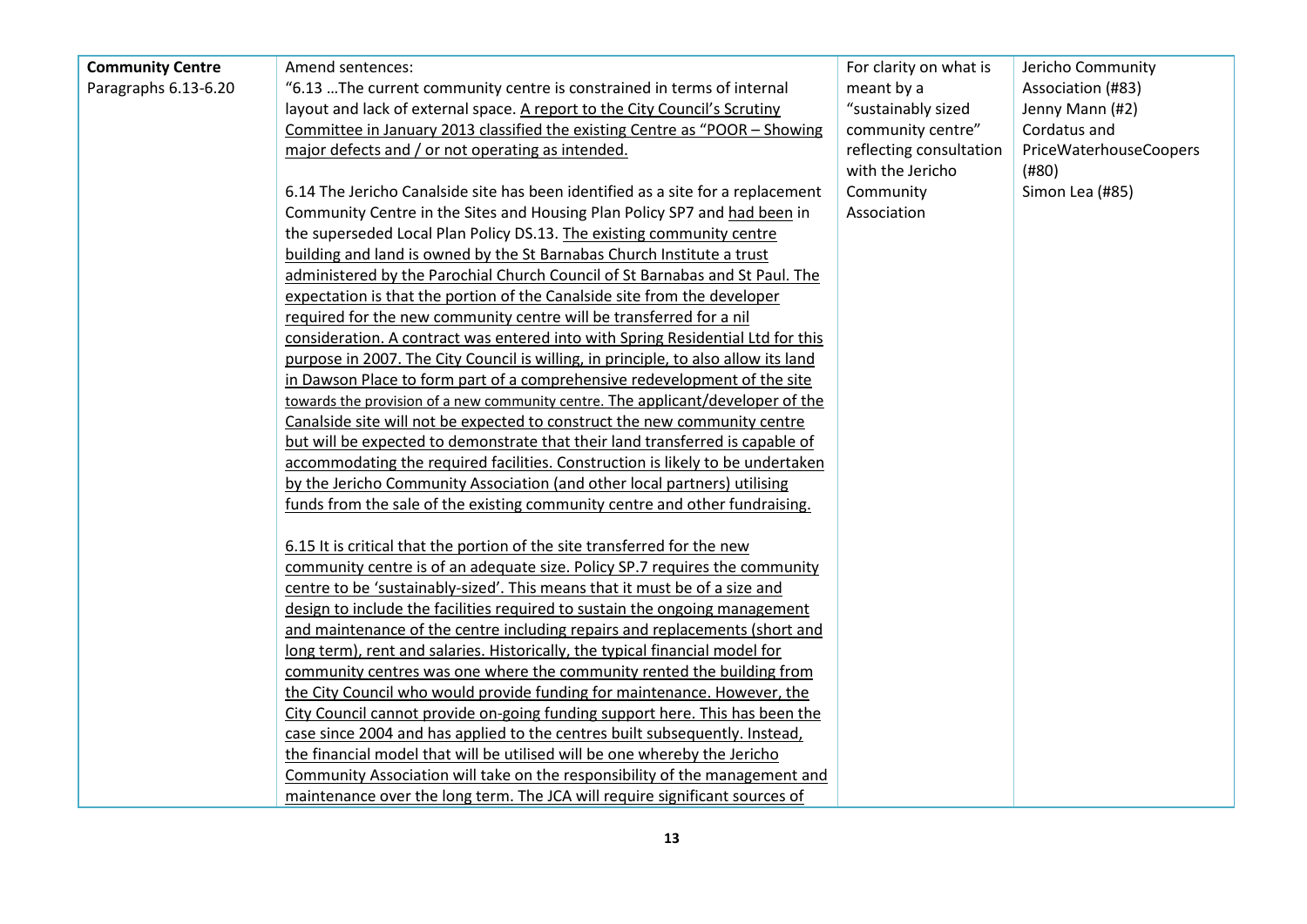#### income from the community centre in order to cover these costs.

6.16 In liaison with the City Council's Communities and Neighbourhood's Team, the JCA has undertaken an assessment and financial appraisal of the type of facilities that will generate the income required to cover their management and maintenance costs and concluded that this income will need to come from a café, hall/room lettings and a pre-school. Without these facilities, and the income they generate, the community centre could not be managed and maintained. They are therefore critical to the success of the community centre.

6.17 The pre-school is an important element of the financial model and has been since the initial plans in 2004. There is likely to be a considerable demand for a pre-school in this location due to the significant increase in jobs in the immediate vicinity at the Radcliffe Observatory Quarter and at Oxpens and at the existing large employer Oxford University Press. Demand for places will also be increased following the introduction of the new government voucher scheme to provide free pre-school places for 2 year olds. Oxfordshire County Council/Diocese is unlikely to run pre-school facilities that are not on existing school sites and therefore a commercial/charity provider will be required. To ensure that places are affordable, the JCA will consider subsidising their cost, though this will reduce the available rental stream.

1.1 6.18 Whilst the exact position of the community centre is not known at this point, the JCA has worked up viable options whilst ensuring that the building is designed to make the most efficient use of space and minimise unnecessary circulation space. Their designs have followed guidance in Sport England's "*Village and Community Halls Design Guidance Note*".

1.2 The following facilities must be able to be delivered in the new community centre:

*Ground Floor*

 *Multi-use community hall* - The main hall will need to be able to accommodate a range of uses and be suitable for hiring out for functions. It is expected to meet the requirements set out in the Sport England guidance on Village and Community Halls (see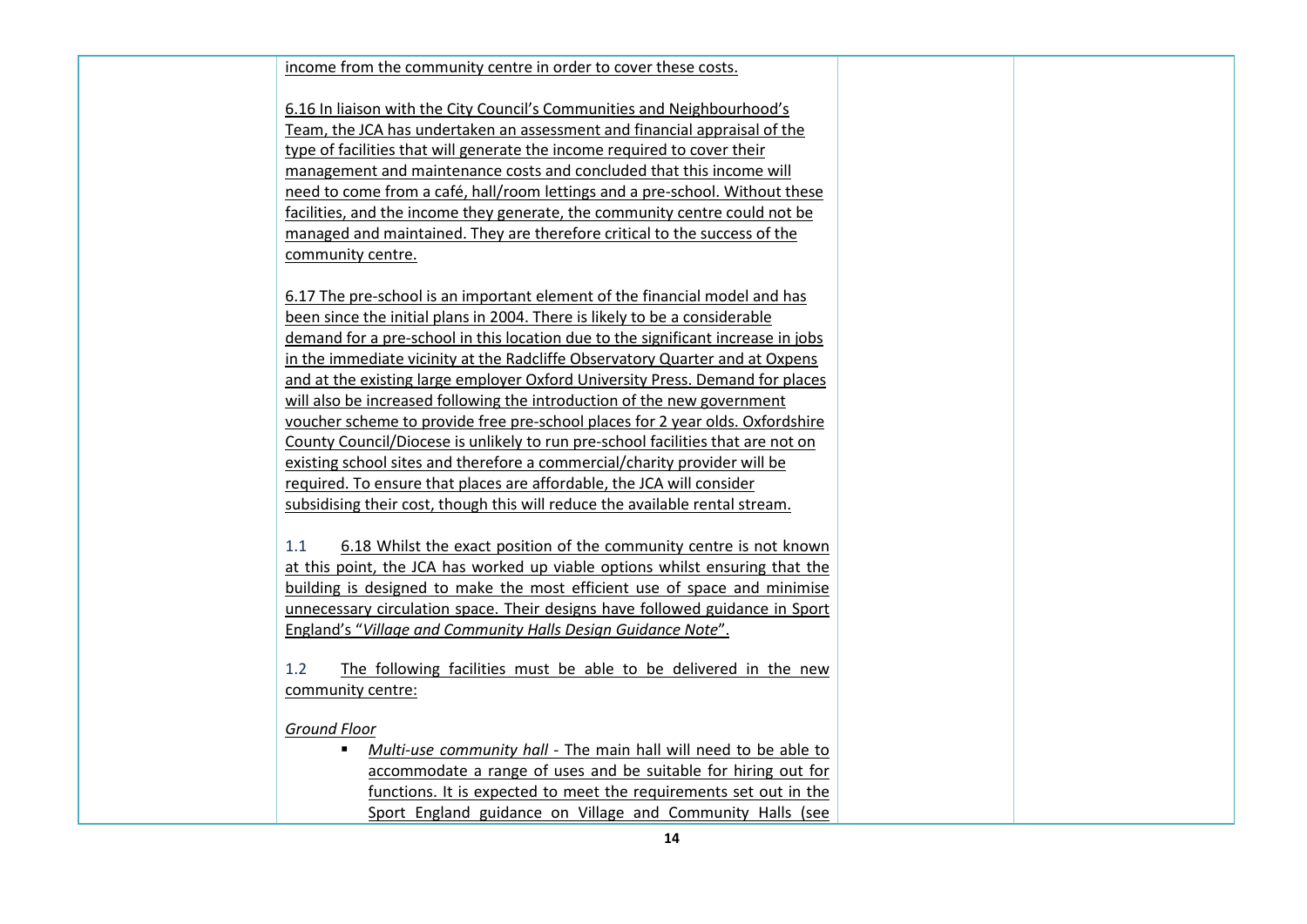| Section 11.0) and be adjacent to a secure outdoor space. This   |  |  |  |
|-----------------------------------------------------------------|--|--|--|
| space, which is separate from that for the pre-school facility, |  |  |  |
| would be for use in conjunction with the hall for functions.    |  |  |  |

- *Café and kitchen/servery* These will facilitate events and enable the rooms to be hired out for functions. The café could be incorporated into the foyer area as a way of minimising circulation space. Its location should allow "spill out" onto the square.
- *Pre-school facility with private external area* In order to comply with legislation on the safeguarding of children, this facility will need independent ground floor access as well as secure access to external space. For viability reasons the Preschool must be on the ground floor and the optimum size is considered to be c50.
- *Changing and shower rooms* These will be of a scale to meet the needs of users of the centre, hall sports users and also possibly the boating community.

*Upper Floors*

 *Other rooms* – these will include a multi-functional studio hall (dance quality); meeting and educational rooms; studios and office. There should be rooms of a sufficient range of sizes. Some should be suitable for hiring and renting out. The existing community centre rents out offices/studios so there is an identified demand" for this type of use.

#### Delete:

"The Jericho Community Association (JCA) undertook a considerable amount of work assessing what would be needed in a new community centre and what would be viable to run and submitted an outline planning application (09/01203/OUT) on part of the site which was approved in 2010 which still remains relevant. The uses considered necessary by the JCA were a new multi-use community hall, café and kitchen/servery, pre-school facility with external area, changing and shower rooms, multi-functional small studio hall, meeting/education rooms, studios, offices and lifts to allow full DDA access. The JCA assessed a need for about 1,600m<sup>2</sup> Gross External Area (GEA)."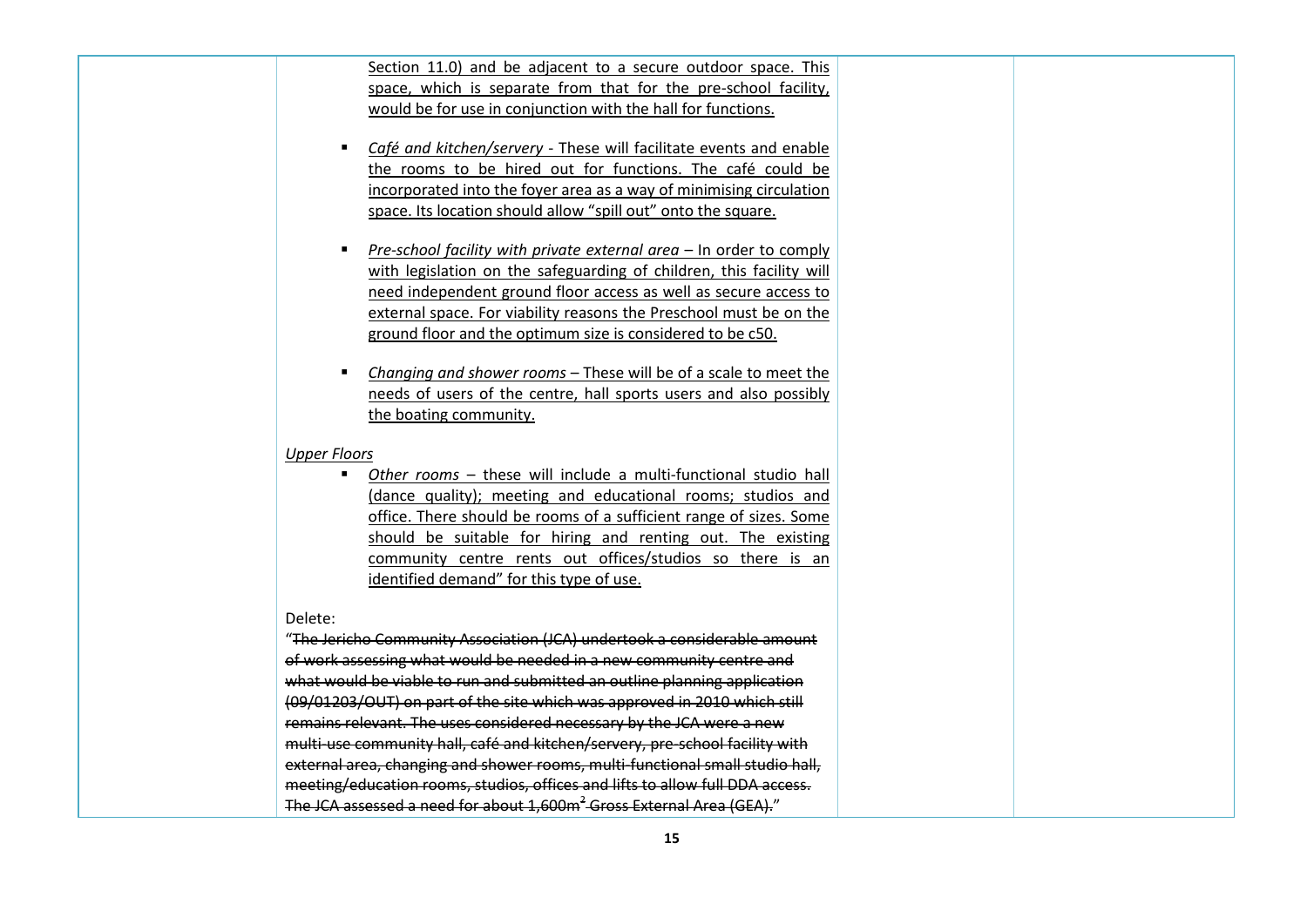"The community centre is expected to be 'sustainably-sized'. This means that it must be large enough to accommodate the likely demand from the community but not so large that it would not be fully and regularly utilised, and not so small that it would be uneconomical to run. In relation to the appeal into the 2003 application, the Inspector concluded that the area of the site being offered by that appellant for the new community centre was inadequate, having a net developable area of only 260 $\text{m}^2$ , and would need to be "considerably larger" than this. The new community centre is expected to be DDA compliant."

#### Amend sentence:

"6.20 To deliver these facilities approximately  $1.600m<sup>2</sup>$  floorspace (Gross) External Area) will be required with secure external space of about  $150m^2$ . The footprint that this will require, and therefore the area of land that will need to be transferred, depends the height that the building can go to which in turn depends on its position on the site. Where the building could go to 3 storeys, approximately 914m<sup>2</sup> footprint would be required. Where the building is restricted to 2 storeys,  $1,163m^2$  is likely to be required. Applicants will be expected to demonstrate how they have assessed the requirements of the community centre in liaison with the City Council's Communities and Neighbourhoods team and the Jericho Community Association. The onus should be on any developer to demonstrate that the community centre will be viable in the long term. Evidence should be submitted with a planning application to support the community facilities proposed. Opportunities for the community centre and boatyard to share some facilities such as showers and laundry uses would be considered favourably."

#### Amend sentence:

"External funding will be expected to help deliver the new community centre. In addition, £100,000 is currently available from existing s106 funds as contribution towards the new community centre (although there is a time limit on its spending), plus the City Council can contribute £100,000 towards its development. The City Council will only make its land available for community facilities, on any terms, to a developer who, in the Council's opinion, meets the needs of the city and the community."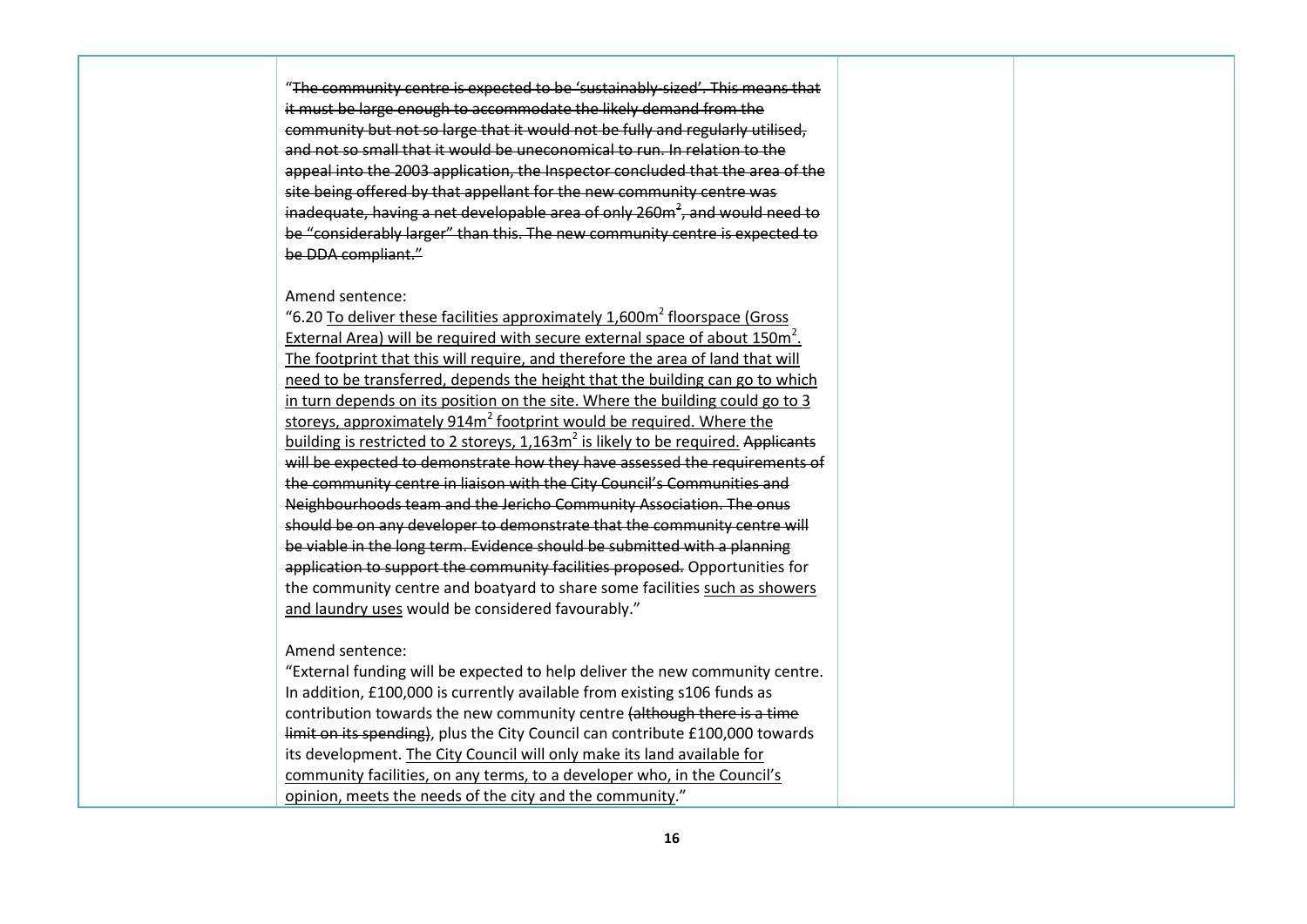| <b>Community Centre</b><br>Paragraph 6.22 | Amend paragraphs:<br>"6.22 It is preferable for tThe community centre must to occupy a position                                                      | For clarity, and to<br>reflect comments | Jericho Community<br>Association (#83) |
|-------------------------------------------|------------------------------------------------------------------------------------------------------------------------------------------------------|-----------------------------------------|----------------------------------------|
|                                           | directly onto the new public square. This creates active frontages, animation                                                                        |                                         |                                        |
|                                           | of the public space and a presence around the square. It allows the<br>community uses to spill out onto the square and increases its vibrancy. There |                                         |                                        |
|                                           | are two suitable positions:"                                                                                                                         |                                         |                                        |
|                                           | 1.3<br>A position on the south of the square on its longest length would To                                                                          |                                         |                                        |
|                                           | ensure maximum integration with the square, a position to the south of the                                                                           |                                         |                                        |
|                                           | square on its longest length would be most appropriate and together with the                                                                         |                                         |                                        |
|                                           | church and the canal frontage helps frame the square and promotes a shared                                                                           |                                         |                                        |
|                                           | public space and interaction. Spreading the active/public uses (community                                                                            |                                         |                                        |
|                                           | centre and boatyard) and private uses (dwellings) across the whole site will                                                                         |                                         |                                        |
|                                           | help ensure that the entire site feels and acts as part of community rather                                                                          |                                         |                                        |
|                                           | than community uses being pushed to the margins of the development.                                                                                  |                                         |                                        |
|                                           | A position on the north of the square would also promote a shared<br>1.4                                                                             |                                         |                                        |
|                                           | space and interaction although to a lesser extent. Additionally it has the                                                                           |                                         |                                        |
|                                           | benefit of being able to be built higher to 2.5 or 3 storeys which will reduce                                                                       |                                         |                                        |
|                                           | the footprint and area of land needed to be transferred. There is an extant                                                                          |                                         |                                        |
|                                           | planning permission for a community centre at this location and the principle                                                                        |                                         |                                        |
|                                           | for a community centre in this general location remains appropriate. These                                                                           |                                         |                                        |
|                                           | principles are consistent with the assessment made by the Planning Inspector                                                                         |                                         |                                        |
|                                           | in June 2007 in refusing the appeal for a proposed development which placed                                                                          |                                         |                                        |
|                                           | the community facilities at the margins of the scheme and surrounded the<br>square with residential properties.                                      |                                         |                                        |
|                                           |                                                                                                                                                      |                                         |                                        |
| <b>Public square</b>                      | Insert sentence:                                                                                                                                     | For clarity                             |                                        |
| Paragraph 6.28                            | "Vehicular access to the square should be restricted to avoid unauthorised                                                                           |                                         |                                        |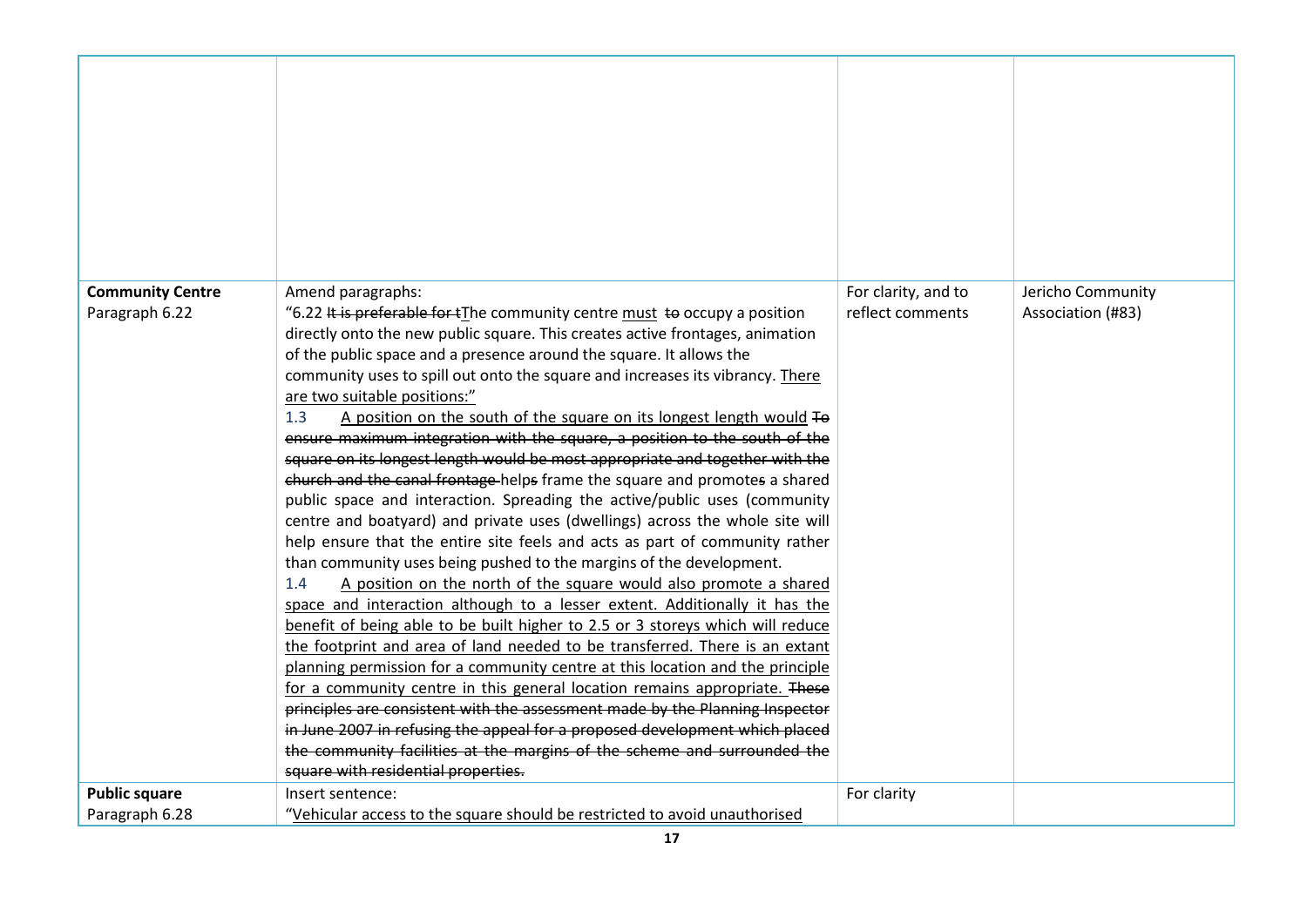|                      | parking."                                                                                  |                      |                                        |
|----------------------|--------------------------------------------------------------------------------------------|----------------------|----------------------------------------|
|                      |                                                                                            |                      |                                        |
| <b>Public square</b> | Amend sentence:<br>"The longest southern edge of the square is an important frontage so it | For clarity          | Jericho Community<br>Association (#83) |
| Paragraph 6.30       |                                                                                            |                      |                                        |
|                      | should be a landmark building of exemplar architectural design in order to                 |                      | Jericho Wharf Trust (#84)              |
|                      | maximise the animation of the square the community centre should be                        |                      |                                        |
|                      | positioned here A condition requiring a management plan for the public                     |                      |                                        |
|                      | space to be submitted and implemented is likely to be imposed on any                       |                      |                                        |
|                      | permission granted."                                                                       |                      |                                        |
| <b>Bridge</b>        | Insert sentence:                                                                           | For information, and | <b>Rewley Park Management</b>          |
| Paragraph 6.31       | "It will also help to provide a link between the relatively new community at               | to reflect comment   | Company (#86)                          |
|                      | Rewley Park and Jericho and the boating community."                                        |                      |                                        |
| <b>Bridge</b>        | Amend sentence:                                                                            | For clarity          |                                        |
| Paragraph 6.33       | "The existing footbridge to the north of the site is not easily accessible by              |                      |                                        |
|                      | cyclists so it does not create an adequate network for cyclists and pedestrians            |                      |                                        |
|                      | and certainly not for people with disabilities, mobility problems or people                |                      |                                        |
|                      | with pushchairs. In the City Council's view an "improved crossing" does not                |                      |                                        |
|                      | simply relate to creating a better physical design of a bridge but also                    |                      |                                        |
|                      | improving the position of the bridge so that it delivers an improved network               |                      |                                        |
|                      | for pedestrians and cyclists that better links the station with major                      |                      |                                        |
|                      | employment areas in Jericho. There is no obvious solution as to how this the               |                      |                                        |
|                      | existing bridge could be improved in a way that would allow access for                     |                      |                                        |
|                      | everyone particularly as the east end of the bridge emerges through a                      |                      |                                        |
|                      | building. Even if a developer was able to propose a design solution for the                |                      |                                        |
|                      | existing bridge, the City Council is likely to remain of the opinion that the              |                      |                                        |
|                      | position of this bridge would do little to improve the network because of its              |                      |                                        |
|                      | location at the far north of the site."                                                    |                      |                                        |
| <b>Bridge</b>        | Amend name to read "Canal & River Trust" at all instances                                  | Factual corrections, | Canal & River Trust (#79)              |
| Paragraphs 6.33-6.35 |                                                                                            | and to reflect       |                                        |
|                      |                                                                                            | comment              |                                        |
| <b>Bridge</b>        | Amend sentence:                                                                            | For clarity, and to  | Canal & River Trust (#79)              |
| Paragraph 6.33       | "In addition, the bridge is leased to the City Council by the Canal & River Trust          | partially reflect    |                                        |
|                      | which expires in about 20 years. The Canal & River Trust have indicated that               | comment              |                                        |
|                      | they would be likely to take a more commercial view for future leases and                  |                      |                                        |
|                      | may charge a significant fee. There is no guarantee that This will affect                  |                      |                                        |
|                      | whether the City Council will be in a position to renew the lease and therefore            |                      |                                        |
|                      | the continued existence of that footbridge is not guaranteed."                             |                      |                                        |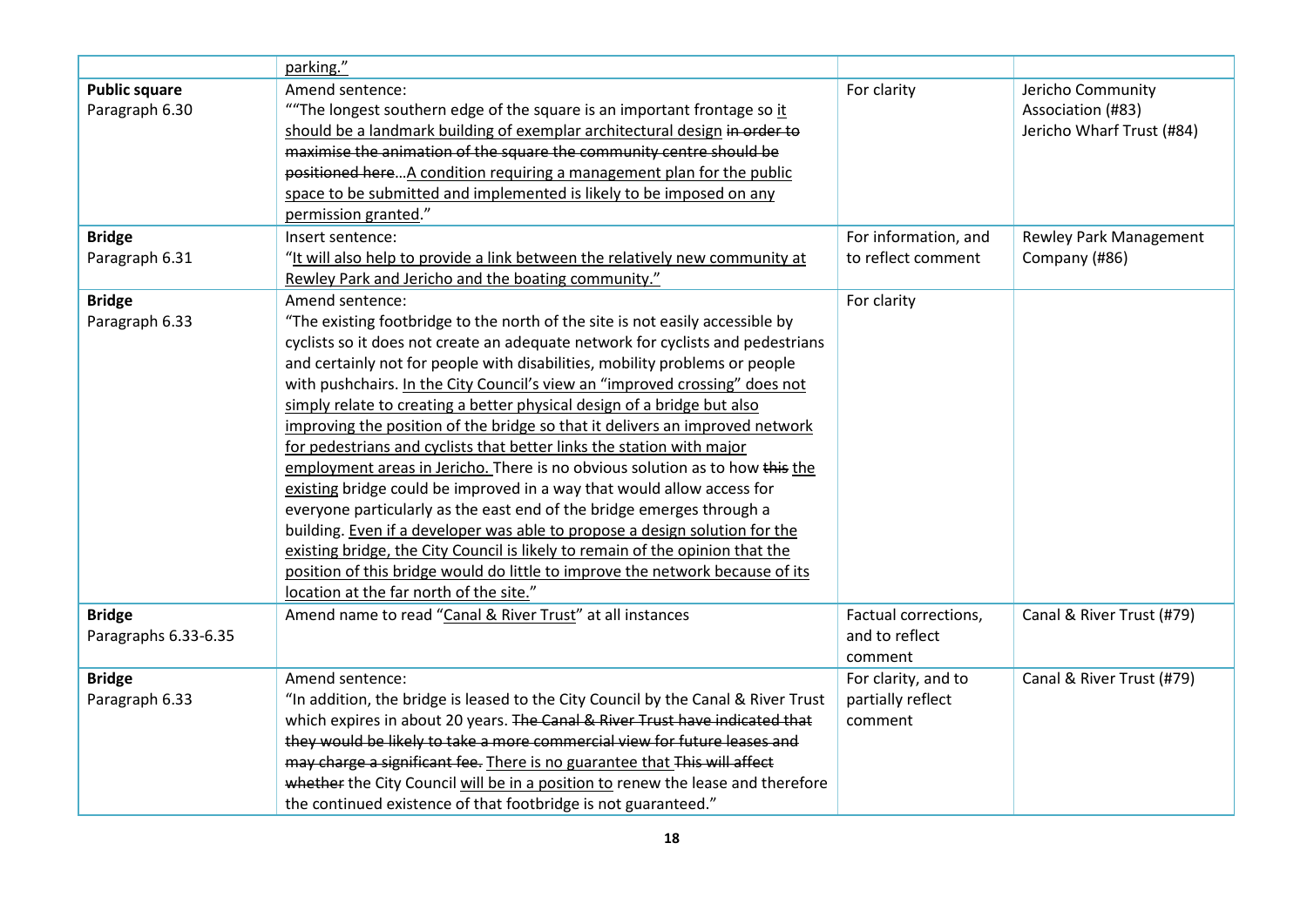| <b>Bridge</b><br>Paragraph 6.35 | Amend sentence:<br>"Despite previous unsuccessful negotiations with applicants, the Canal &<br>River Trust are confident that they would be able to come to an agreement<br>with a future applicant on the design of the bridge and that this would not<br>create an obstacle to delivery although their agreement will depend upon the<br>proposal."                                                                | For clarity, and to<br>partially reflect<br>comment         | Canal & River Trust (#79)                                                                           |
|---------------------------------|----------------------------------------------------------------------------------------------------------------------------------------------------------------------------------------------------------------------------------------------------------------------------------------------------------------------------------------------------------------------------------------------------------------------|-------------------------------------------------------------|-----------------------------------------------------------------------------------------------------|
| <b>Bridge</b>                   | Amend sentence:                                                                                                                                                                                                                                                                                                                                                                                                      | For clarity, and to                                         | Canal & River Trust (#79)                                                                           |
| Paragraph 6.36                  | "The developer should grant permissive rights over the bridge in perpetuity<br>and ensure on-going maintenance."                                                                                                                                                                                                                                                                                                     | reflect comment                                             |                                                                                                     |
| <b>Bridge</b>                   | Amend last sentence:                                                                                                                                                                                                                                                                                                                                                                                                 | To provide further                                          |                                                                                                     |
| Paragraph 6.37                  | "The amount of foot and cycle traffic across the bridge would be far greater<br>than traffic on the canal. The priority should therefore be for the ease of<br>movement of pedestrians and cyclists and so To overcome this a lifting<br>bridge's default position should be down."                                                                                                                                  | information and to<br>reflect comment                       |                                                                                                     |
| <b>Bridge</b>                   | Amend sentence:                                                                                                                                                                                                                                                                                                                                                                                                      |                                                             | Ed Surridge (#11)                                                                                   |
| Paragraph 6.38                  | "An arch bridge allows constant access for boaters, pedestrians and cyclists<br>and removes any potential conflict."                                                                                                                                                                                                                                                                                                 |                                                             |                                                                                                     |
| <b>Bridge</b><br>Paragraph 6.42 | Insert new sentence:<br>"Engine noise from boats queuing to pass the bridge is likely to cause less<br>noise disturbance to existing residents of Rewley Road if the bridge was<br>central to the site rather than at the southern end."                                                                                                                                                                             | To provide further<br>information and to<br>reflect comment | Jonathon Roberts (#70)                                                                              |
| <b>Bridge</b><br>Paragraph 6.45 | Insert new sentence:<br>"It should be noted that an electricity circuit runs beneath the canal near the<br>southern end of the site which may affect the potential for positioning a<br>bridge in this location. Further information is in Section 9.0. There is also a<br>pumping station which alleviates flooding in Jericho and a pipe running<br>through the site which may affect the position of the bridge." | Factual information,<br>and to reflect<br>comment.          | Scottish and Southern<br>Energy (#73)(part)<br><b>Rewley Park Management</b><br>Company (#86)(part) |
| Car parking, cycle parking      | Delete sentence:                                                                                                                                                                                                                                                                                                                                                                                                     | To reflect comment                                          | Canal & River Trust (#79)                                                                           |
| and access                      | "This space will also ensure that the Canal and River Trust can maintain the                                                                                                                                                                                                                                                                                                                                         |                                                             |                                                                                                     |
| Paragraph 6.57                  | eastern canal wall with plant machinery through their retained 0.5 metre strip<br>of land. Canal banks can sometime be accessed from the opposite towpath<br>but on this section of canal access down the towpath by machinery is<br>restricted due to the footbridges to the north and south."                                                                                                                      |                                                             |                                                                                                     |
| <b>Dog Litter Bins</b>          | Insert sentence:                                                                                                                                                                                                                                                                                                                                                                                                     | For clarity, and to                                         | Rewley Park Management                                                                              |
| Paragraph 6.58                  | "The design and text of the information board should be integrated with the                                                                                                                                                                                                                                                                                                                                          | reflect comment                                             | Company (#86)                                                                                       |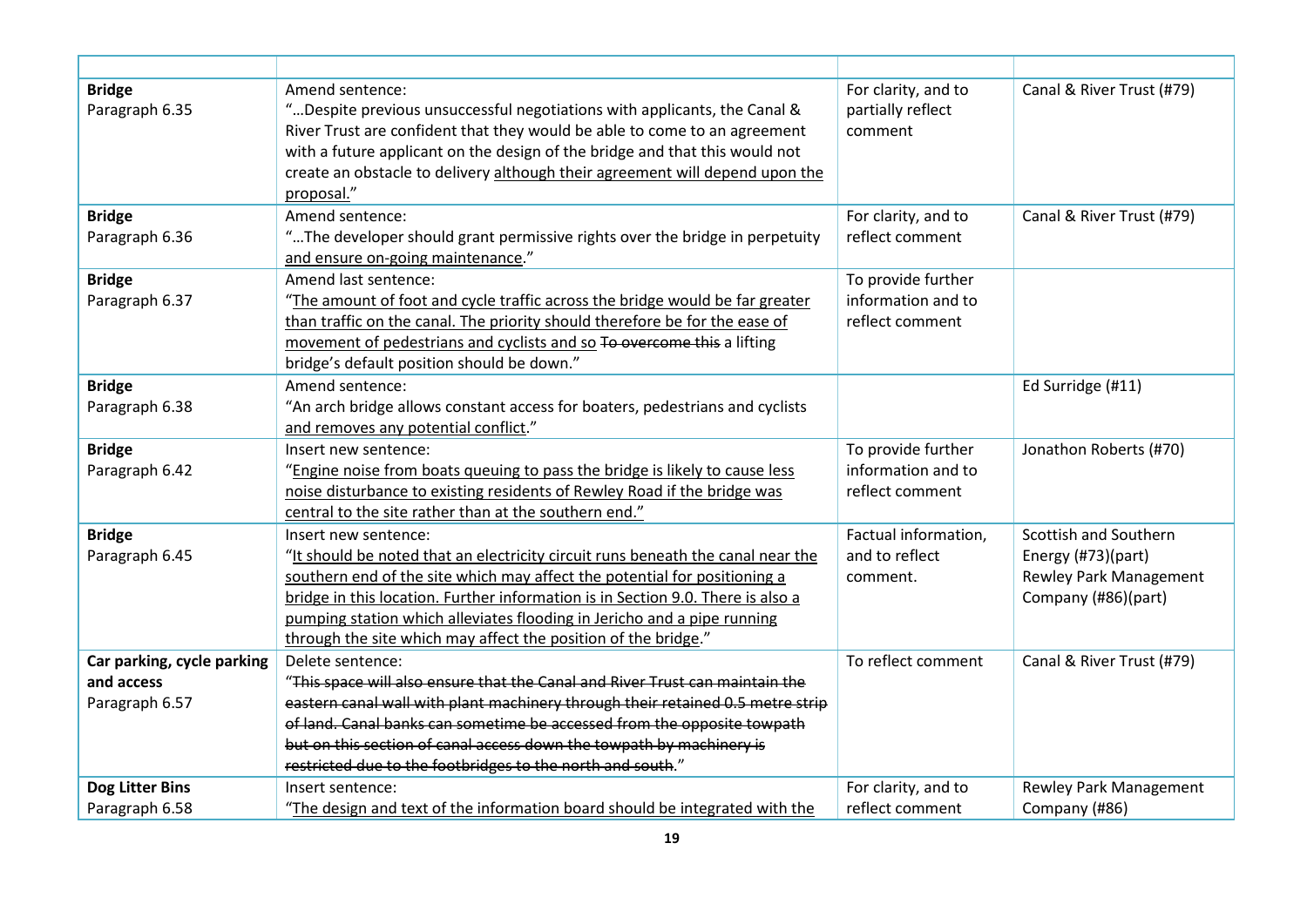|                                                         | Oxford City Canal Partnership's heritage initiative."                                                                                                                                                                                                                                                                                                                                                                                                                                                                                                                                                                                        |                                                             |                                                                                              |
|---------------------------------------------------------|----------------------------------------------------------------------------------------------------------------------------------------------------------------------------------------------------------------------------------------------------------------------------------------------------------------------------------------------------------------------------------------------------------------------------------------------------------------------------------------------------------------------------------------------------------------------------------------------------------------------------------------------|-------------------------------------------------------------|----------------------------------------------------------------------------------------------|
| 7.0 Design Principles                                   |                                                                                                                                                                                                                                                                                                                                                                                                                                                                                                                                                                                                                                              |                                                             |                                                                                              |
| Paragraph 7.3<br>(third bullet point)                   | Amend sentence:<br>"New development should provide uses that promote the active use of the<br>waterway as a recreational resource, an area for residential moorings (subject<br>to consent from the Canal & River Trust) and a working waterway, as well as<br>providing opportunities for positive interaction between the residential<br>communities of Jericho and the canal;"                                                                                                                                                                                                                                                            | For clarity, and to<br>reflect comment                      | Canal & River Trust (#79)                                                                    |
| Paragraph 7.3<br>(fourth and new fifth<br>bullet point) | Amend sentences:<br>"- Buildings facing onto the canal should be designed using a scale, form,<br>materials and detailing that make references to historic canalside structures<br>and should be of exemplar architectural quality. This does not mean that<br>buildings should provide a pastiche of historic canalside buildings, however<br>the influence of historic precedents on the architecture should be evident and<br>understandable;<br>- Boundaries between historic and new areas should not be blurred and the<br>insertion of the new urban space along the canal within a historic street<br>pattern should be made clear;" | To provide further<br>information and to<br>reflect comment | Simon Lea (#85)                                                                              |
| Paragraph 7.3<br>(eighth bullet point)                  | "New development should avoid the generation of significant overspill lighting<br>affecting the dark night-time environment of the canal although sensitive<br>lighting would help to improve safety and visibility."                                                                                                                                                                                                                                                                                                                                                                                                                        | To provide further<br>information and to<br>reflect comment | Jonathon Roberts (#70)<br>Rewley Park Management<br>Company (#86)<br>Richard Smethurst (#87) |
| Paragraph 7.5                                           | Insert sentence:<br>"The canal is a public asset and the design of development and access to the<br>canal should reflect this."                                                                                                                                                                                                                                                                                                                                                                                                                                                                                                              | For clarity, and to<br>reflect comment                      | Jericho Living Heritage Trust<br>(#91)                                                       |
| Paragraph 7.6                                           | Insert sentence:<br>"3 storey buildings are exceptional in the local area and the modest, low-<br>scale, generally uniform, 2 storey workers' cottages with continuous rooflines<br>provide a distinctive architectural character for the area. Therefore 3 storey<br>buildings are an exception. They should be of exceptional quality and should<br>not have a negative impact on the character of the area."                                                                                                                                                                                                                              | For clarity, and to<br>reflect comment                      | English Heritage (#81)<br>Jericho Living Heritage Trust<br>(H91)                             |
| Paragraph 7.7                                           | Amend sentence:<br>"Any building provided on the southern edge of the new public square should<br>consider the fortuitous view that exists from the towpath to the Radcliffe                                                                                                                                                                                                                                                                                                                                                                                                                                                                 | Factual correction,<br>and to reflect<br>comment.           | <b>Rewley Park Management</b><br>Company (#86)                                               |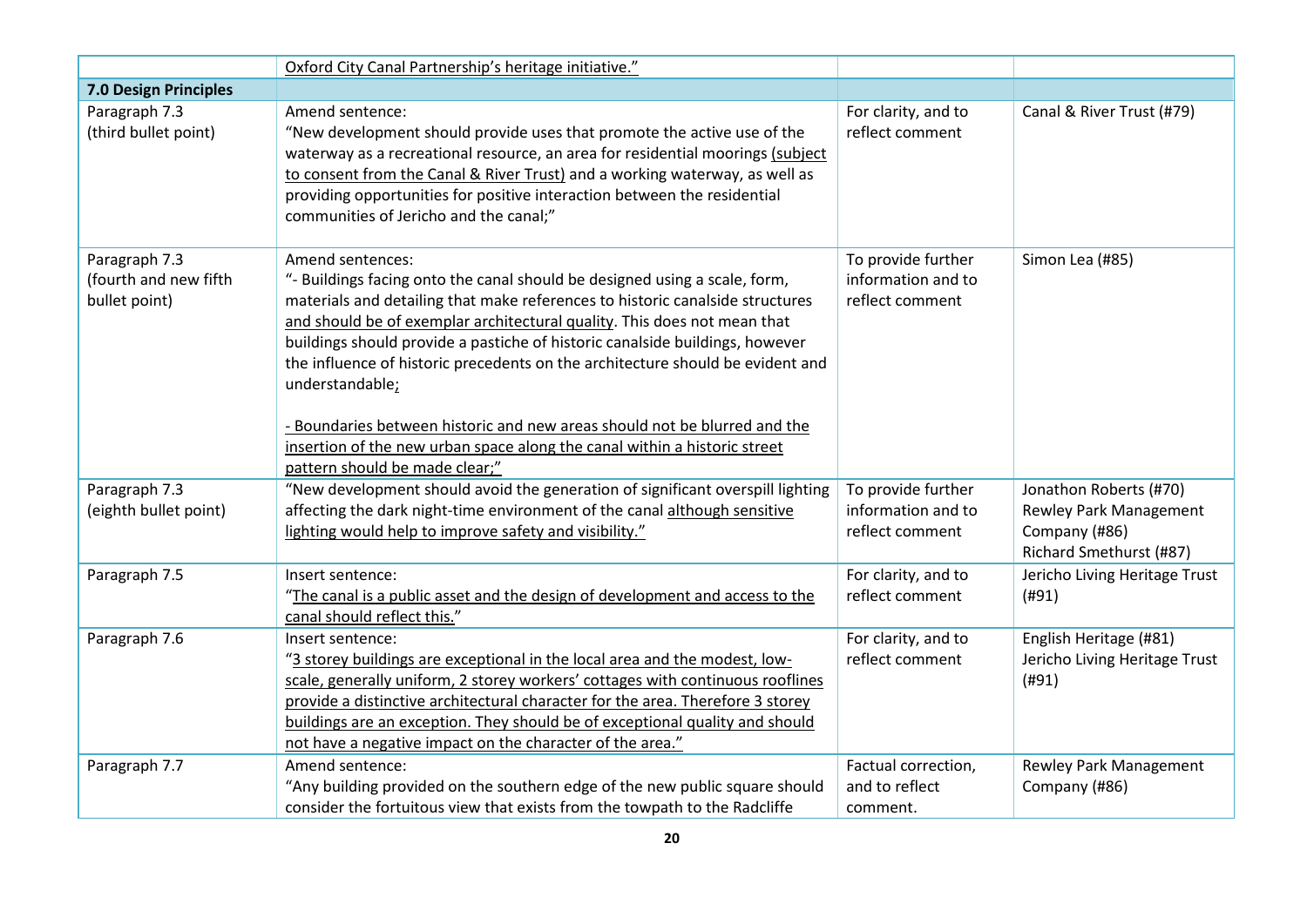|                     | Observatory to the west east."                                                  |                       |                           |
|---------------------|---------------------------------------------------------------------------------|-----------------------|---------------------------|
| Paragraphs 7.9-7.11 | Amend name to read "Canal & River Trust" at all instances including sub         | Factual corrections,  | Canal & River Trust (#79) |
|                     | heading                                                                         | and to reflect        |                           |
|                     |                                                                                 | comment               |                           |
| Paragraph 7.10      | Insert new sentence:                                                            | Factual information,  | Canal & River Trust (#79) |
|                     | "It is advisable for developers to consider the Policy Advice note which gives  | and to reflect        |                           |
|                     | recommendations on the design of new development adjacent to waterways          | comment.              |                           |
|                     | (see Section 11.0)."                                                            |                       |                           |
| Paragraph 7.11      | Insert new paragraph:                                                           | Factual information,  | Canal & River Trust (#79) |
|                     | "It is important that developers liaise with the Canal & River Trust to ensure  | and to reflect        |                           |
|                     | that they support the requirements and detailed design, otherwise the Canal     | comment that the      |                           |
|                     | & River Trust may withhold their consent for matters that affect the canal.     | bank is already piled |                           |
|                     | Consent would be required for works such as the construction of a boatyard,     | and the developer is  |                           |
|                     | winding hole, dock, slipways, moorings, bridge and connection points to the     | already obliged to    |                           |
|                     | canal. Their consent may be subject to a commercial agreement."                 | carry out any         |                           |
|                     |                                                                                 | improvement           |                           |
|                     | Delete paragraph:                                                               | necessary             |                           |
|                     | "The requirement for a footway along the east bank from Great Clarendon         |                       |                           |
|                     | Street to the new public square is referred to in Section 6.0. One reason for   |                       |                           |
|                     | this requirement is so that the CaRT can access the east canal wall for         |                       |                           |
|                     | maintenance. Often the CaRT can access canal walls using machinery from the     |                       |                           |
|                     | opposite bank but in this location the towpath opposite has restricted access   |                       |                           |
|                     | for large machinery due to the listed Isis lock bridge to the south and the     |                       |                           |
|                     | footbridge structure to the north. The CaRT have raised a concern that a        |                       |                           |
|                     | number of canal banks have collapsed during recent periods of heavy rain and    |                       |                           |
|                     | they would need to be satisfied that they could adequately access the           |                       |                           |
|                     | canalside to ensure the canal remains safe."                                    |                       |                           |
| 8.0 Framework Plan  |                                                                                 |                       |                           |
| Paragraph 8.2       | Amend sentence:                                                                 | For clarity           |                           |
|                     | "The Framework Plans below are options showings broadly how the City            |                       |                           |
|                     | Council considers that the site should be developed in order to satisfy policy  |                       |                           |
|                     | requirements. They # balances all of the relevant issues discussed in the Brief |                       |                           |
|                     | to create a-suitable layouts-and massing. The precise layout and areas shown    |                       |                           |
|                     | in the Framework Plans are indicative rather than precise. In addition, an      |                       |                           |
|                     | illustrative drawing of how the Option 1 this design might look has been        |                       |                           |
|                     | provided although the specific architecture shown should not presume to be      |                       |                           |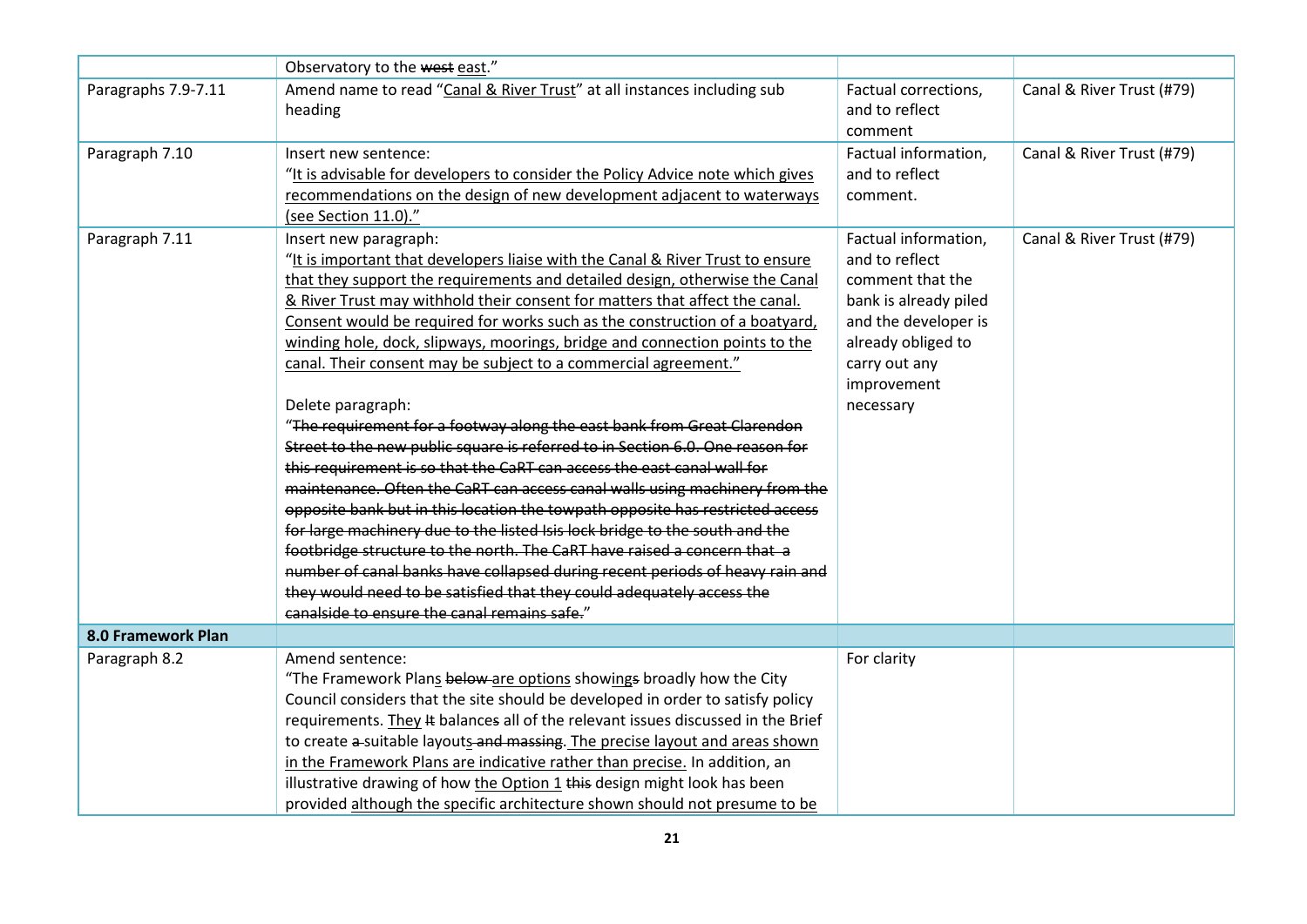|                            | appropriate and merely gives an indication of bulk and massing."                                                                                                                                                                                                                                                                                                                                                                                                                                                                                                                                                                                                                                                                                                                                                                                                                                                                                                                                                                                                                                                                                                                                                                                                                                                                                                          |                                                   |                                                                                 |
|----------------------------|---------------------------------------------------------------------------------------------------------------------------------------------------------------------------------------------------------------------------------------------------------------------------------------------------------------------------------------------------------------------------------------------------------------------------------------------------------------------------------------------------------------------------------------------------------------------------------------------------------------------------------------------------------------------------------------------------------------------------------------------------------------------------------------------------------------------------------------------------------------------------------------------------------------------------------------------------------------------------------------------------------------------------------------------------------------------------------------------------------------------------------------------------------------------------------------------------------------------------------------------------------------------------------------------------------------------------------------------------------------------------|---------------------------------------------------|---------------------------------------------------------------------------------|
| <b>Framework Plan</b>      | Update map and create second option plan with community centre at the                                                                                                                                                                                                                                                                                                                                                                                                                                                                                                                                                                                                                                                                                                                                                                                                                                                                                                                                                                                                                                                                                                                                                                                                                                                                                                     | For clarity                                       | Jericho Community                                                               |
|                            | north of the square. Update references as consequential changes.                                                                                                                                                                                                                                                                                                                                                                                                                                                                                                                                                                                                                                                                                                                                                                                                                                                                                                                                                                                                                                                                                                                                                                                                                                                                                                          |                                                   | Association (#83)                                                               |
| 9.0 Delivery and           |                                                                                                                                                                                                                                                                                                                                                                                                                                                                                                                                                                                                                                                                                                                                                                                                                                                                                                                                                                                                                                                                                                                                                                                                                                                                                                                                                                           |                                                   |                                                                                 |
| Implementation             |                                                                                                                                                                                                                                                                                                                                                                                                                                                                                                                                                                                                                                                                                                                                                                                                                                                                                                                                                                                                                                                                                                                                                                                                                                                                                                                                                                           |                                                   |                                                                                 |
| Land ownership map         | Update the land ownership map                                                                                                                                                                                                                                                                                                                                                                                                                                                                                                                                                                                                                                                                                                                                                                                                                                                                                                                                                                                                                                                                                                                                                                                                                                                                                                                                             | For clarity                                       | Jericho Community<br>Association (#83)<br>Scottish and Southern<br>Energy (#73) |
| Ownership<br>Paragraph 9.1 | Amend name to read "Canal & River Trust" at all instances                                                                                                                                                                                                                                                                                                                                                                                                                                                                                                                                                                                                                                                                                                                                                                                                                                                                                                                                                                                                                                                                                                                                                                                                                                                                                                                 | Factual corrections,<br>and to reflect<br>comment | Canal & River Trust (#79)                                                       |
| Ownership                  | Amend sentence:                                                                                                                                                                                                                                                                                                                                                                                                                                                                                                                                                                                                                                                                                                                                                                                                                                                                                                                                                                                                                                                                                                                                                                                                                                                                                                                                                           | For information,                                  | Parochial Church Council of                                                     |
| Paragraph 9.1              | "The majority of the site is in private ownership-under the control of<br>administrators PricewaterhouseCoopers. The City Council are freeholders of<br>the land at Dawson Place. The Canal & River Trust own land at the north of<br>the site which is on a long lease to College Cruisers and is therefore<br>unavailable for development. There are no proposals within this Brief for new<br>development to be located upon the part of the site leased on a long lease to<br>College Cruisers. College Cruisers hold a short term lease on land to the south<br>of their main site which will be ending soon. The Canal & River Trust also own<br>a 0.5 metre strip on land along the length of the canal frontage for<br>maintenance including a triangle of land intended for the new winding hole.<br>The church own a piece of land in front of the west face which they would<br>allow the public to use although would be unlikely to grant permissive rights.<br>It is likely that the Parochial Church Council would not consent to the inclusion<br>of its land in the square if the development was detrimental to the setting and<br>life of the church and vicarage therefore developers are encouraged to liaise<br>closely with the Parochial Church Council. Part of the site is subject to a<br>covenant restricting its use to a community centre." | factual updates and to<br>reflect comment.        | St Barnabas and St Paul (#88)                                                   |
| Ownership                  | Amend sentence:                                                                                                                                                                                                                                                                                                                                                                                                                                                                                                                                                                                                                                                                                                                                                                                                                                                                                                                                                                                                                                                                                                                                                                                                                                                                                                                                                           | For information,                                  | Peter Stalker (#89)                                                             |
| Paragraph 9.2              | "In 2005, and reaffirmed in 2009, Oxford City Council indicated their                                                                                                                                                                                                                                                                                                                                                                                                                                                                                                                                                                                                                                                                                                                                                                                                                                                                                                                                                                                                                                                                                                                                                                                                                                                                                                     | grammar and to                                    |                                                                                 |
|                            | willingness to make available the land it owns in Dawson Place to facilitate the                                                                                                                                                                                                                                                                                                                                                                                                                                                                                                                                                                                                                                                                                                                                                                                                                                                                                                                                                                                                                                                                                                                                                                                                                                                                                          | reflect comment.                                  |                                                                                 |
|                            | re-provision of the community facilities centre within the Jericho area. The                                                                                                                                                                                                                                                                                                                                                                                                                                                                                                                                                                                                                                                                                                                                                                                                                                                                                                                                                                                                                                                                                                                                                                                                                                                                                              |                                                   |                                                                                 |
|                            | City Council is willing, in principle, to allow its land to form part of a                                                                                                                                                                                                                                                                                                                                                                                                                                                                                                                                                                                                                                                                                                                                                                                                                                                                                                                                                                                                                                                                                                                                                                                                                                                                                                |                                                   |                                                                                 |
|                            | comprehensive redevelopment of the Jericho Canalside site"                                                                                                                                                                                                                                                                                                                                                                                                                                                                                                                                                                                                                                                                                                                                                                                                                                                                                                                                                                                                                                                                                                                                                                                                                                                                                                                |                                                   |                                                                                 |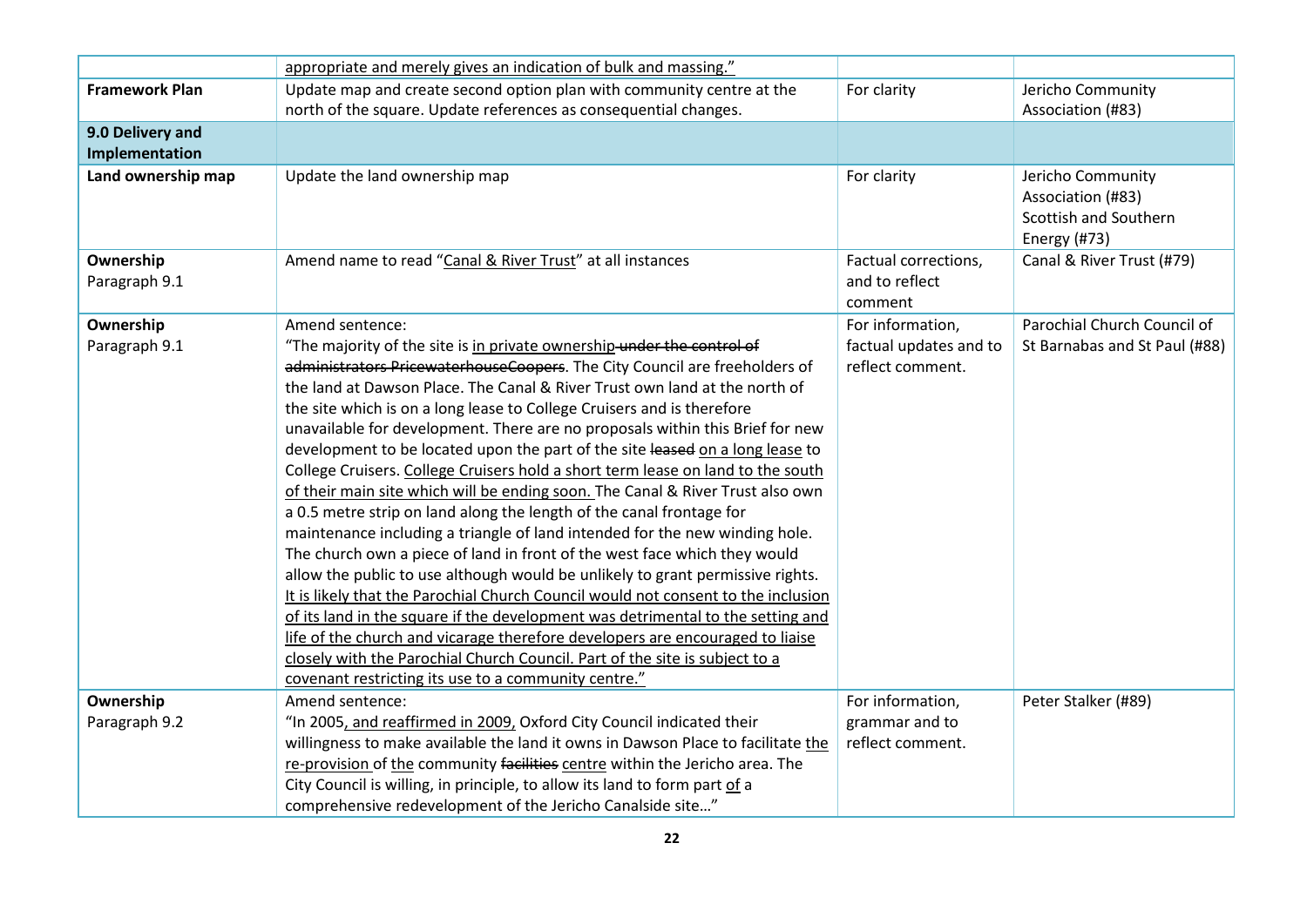| <b>Viability</b>    | Amend sentence:                                                                      | For clarity          |                            |
|---------------------|--------------------------------------------------------------------------------------|----------------------|----------------------------|
| Paragraph 9.6       | "The site has no AUV because the land uses are The AUV is determined by the          |                      |                            |
|                     | Sites and Housing site allocation Policy SP7."                                       |                      |                            |
| <b>Viability</b>    | Amend sentence:                                                                      | For clarity and      |                            |
| Paragraph 9.7       | "The site is currently in the hands of administrators who will be aiming to          | information          |                            |
|                     | realise the property in order to make a distribution to creditors of Spring          |                      |                            |
|                     | Residential Ltd. The developer who purchases the site will also have been It is      |                      |                            |
|                     | understood that the majority of the site was put under contract to a private         |                      |                            |
|                     | company in October 2013. It is expected that the purchaser to considered the         |                      |                            |
|                     | financial implications of all policy requirements and site specific constraints      |                      |                            |
|                     | when making an offer for the site."                                                  |                      |                            |
| <b>Viability</b>    | Amend paragraph:                                                                     | To update and to and | Cordatus and               |
| Paragraph 9.9       | "All the requirements of the Brief are considered to be within the scope of          | to partially reflect | PriceWaterhouseCoopers     |
|                     | Policy SP7. Any argument that the Brief has introduced an additional                 | comment              | (H80)(part)                |
|                     | requirement for a new bridge compared to Policy SP7, which refers to 'an             |                      |                            |
|                     | improved crossing', will be challenged as .- Firstly, there has never been any       |                      |                            |
|                     | other realistic option to improve the crossing other than a new bridge.              |                      |                            |
|                     | Secondly, up until the receipt of the Sites and Housing Plan Inspector's Report      |                      |                            |
|                     | in Jan 2013, a new bridge had always been a requirement of the draft site            |                      |                            |
|                     | allocation Policy SP7 and the previous Policy DS.13 (Oxford Local Plan 2001-         |                      |                            |
|                     | 2016). Between Jan 2013 and the publication of the draft of this Brief (Sep          |                      |                            |
|                     | 2013) the site was not been sold to a developer and therefore the                    |                      |                            |
|                     | requirement for a bridge in this Brief will have had a neutral effect on the land    |                      |                            |
|                     | value compared to pre-Jan 2013."                                                     |                      |                            |
| <b>Viability</b>    | Jericho Wharf Trust are were confident that they can could have delivered a          | Factual update       |                            |
| Paragraph 9.9       | residual land value higher than the EUV without having to compromise on              |                      |                            |
|                     | policy requirements.                                                                 |                      |                            |
| Community           | Amend paragraph:                                                                     | Factual update       |                            |
| Infrastructure Levy | "The City Council expect to adopted its Community Infrastructure Levy (CIL)          |                      |                            |
| Paragraph 9.11      | charging schedule in Oct 2013 and it came into effect on 21 <sup>st</sup> Oct 2013." |                      |                            |
|                     |                                                                                      |                      |                            |
| <b>Water supply</b> | Amend paragraph:                                                                     | For clarity, and to  | Thames Water Utilities Ltd |
| Paragraphs 9.12     | "Water supply capacity in this area is unlikely to be able to support the            | reflect comment      | (#90)                      |
|                     | demand anticipated from development of this site. Policy SP7 says that               |                      |                            |
|                     | Thames Water therefore require that applicants demonstrate that there is             |                      |                            |
|                     | adequate water supply capacity both on and off the site to serve the                 |                      |                            |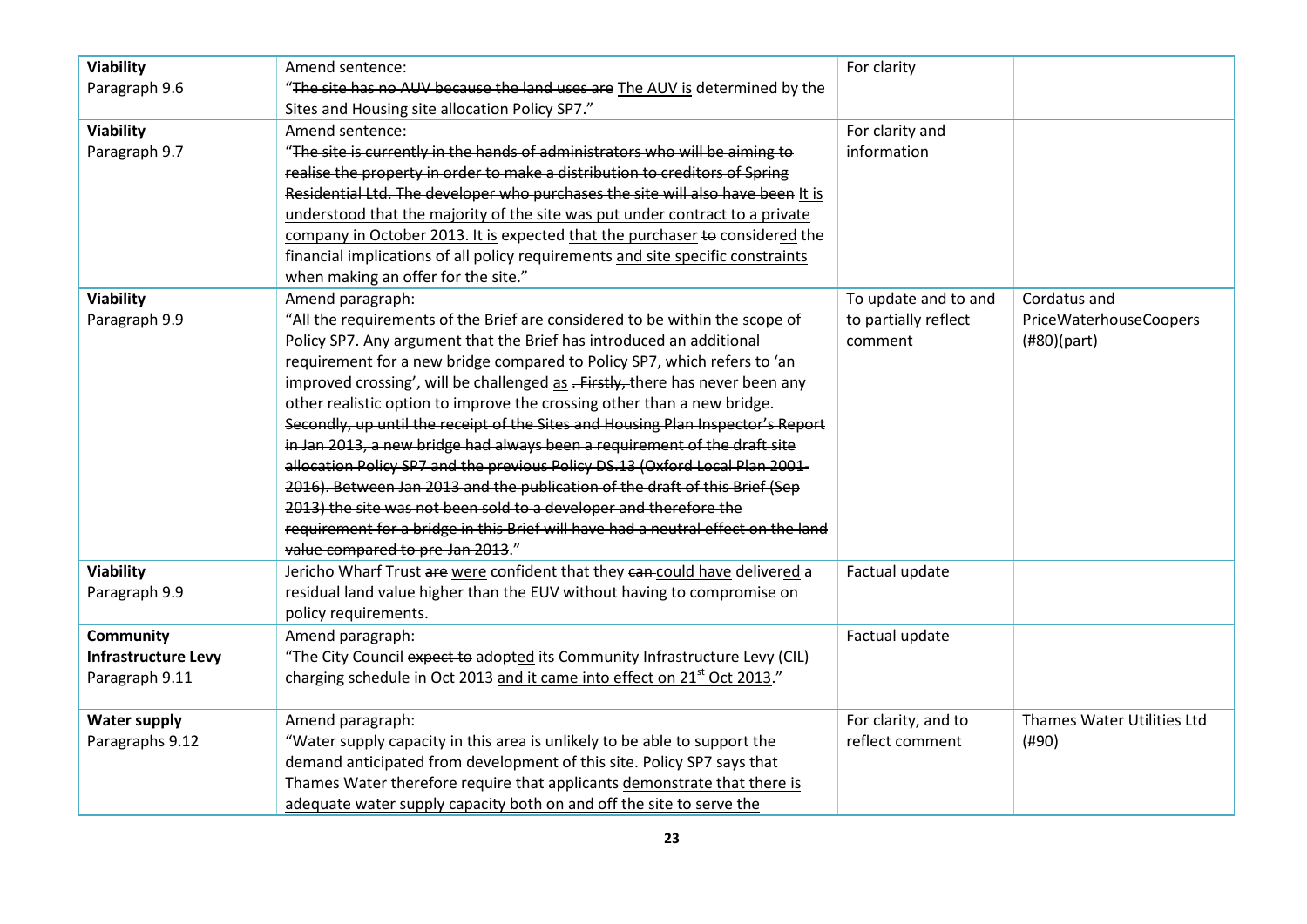|                             | development and that it would not lead to problems for existing or new users.      |                    |                       |
|-----------------------------|------------------------------------------------------------------------------------|--------------------|-----------------------|
|                             | In some circumstances it may be necessary for developers to fund studies to        |                    |                       |
|                             | ascertain whether the proposed development will lead to overloading of             |                    |                       |
|                             | existing water infrastructure. should fund investigations (which would be          |                    |                       |
|                             | undertaken by Thames Water) to determine whether an upgrade to the water           |                    |                       |
|                             | infrastructure is required. If the upgrade is required it could take up to three   |                    |                       |
|                             | years lead in time for Thames Water to undertake any such works."                  |                    |                       |
| <b>Electricity circuits</b> | Insert new sub-section:                                                            | To provide further | Scottish and Southern |
| Paragraphs 9.13-9.16        | "9.13 Scottish and Southern Energy (SSE) have advised that at the southern         | information and to | Energy (#73)          |
|                             | end of the site, within the site boundary, there are 2 x existing 33,000 volts     | reflect comment    |                       |
|                             | (ehv) oil filled underground circuits and these should be regarded as              |                    |                       |
|                             | permanent features and any development planned around them, as                     |                    |                       |
|                             | alterations would have a long lead time and would be extremely costly."            |                    |                       |
|                             |                                                                                    |                    |                       |
|                             | 9.14 It should also be noted that at the northern end of the development site,     |                    |                       |
|                             | within the land on a long lease to College Cruisers, there is an existing          |                    |                       |
|                             | distribution substation known as Combe Road Ferry Wharf, for which access is       |                    |                       |
|                             | required 24 hours a day/365 days of the year, together with the existing           |                    |                       |
|                             | 11,000 volt (hv) and 230/400 volt (lv) underground cables.                         |                    |                       |
|                             |                                                                                    |                    |                       |
|                             | 9.15 The underground circuits have the potential to affect whether a bridge        |                    |                       |
|                             | can be located at the southern end on the site. Developers will be expected to     |                    |                       |
|                             | have considered how this will affect any proposals with SSE prior to               |                    |                       |
|                             | submitting an application in order for the City Council to judge deliverability    |                    |                       |
|                             | of the development. Initial advice from SSE is that a 5 metre exclusion zone       |                    |                       |
|                             | from the circuits may be required. Before any trial excavation works are           |                    |                       |
|                             | carried out on site, a site meeting should be arranged with the SSE Major          |                    |                       |
|                             | Projects section to discuss and agree the scope of works, including the            |                    |                       |
|                             | possibility of refining the exclusion zone distance. Once more detailed            |                    |                       |
|                             | proposals are drawn up, these can be provided to the SSE Major Projects            |                    |                       |
|                             | section for them to advise accordingly.                                            |                    |                       |
|                             |                                                                                    |                    |                       |
|                             | 9.16 Developers will be expected to enter into discussions with SSE to agree       |                    |                       |
|                             | how their equipment can be accommodated within the proposal. Developers            |                    |                       |
|                             | will also be expected to agree contractual arrangements with Southern              |                    |                       |
|                             | <b>Electric Power Distribution for any modifications prior to permission being</b> |                    |                       |